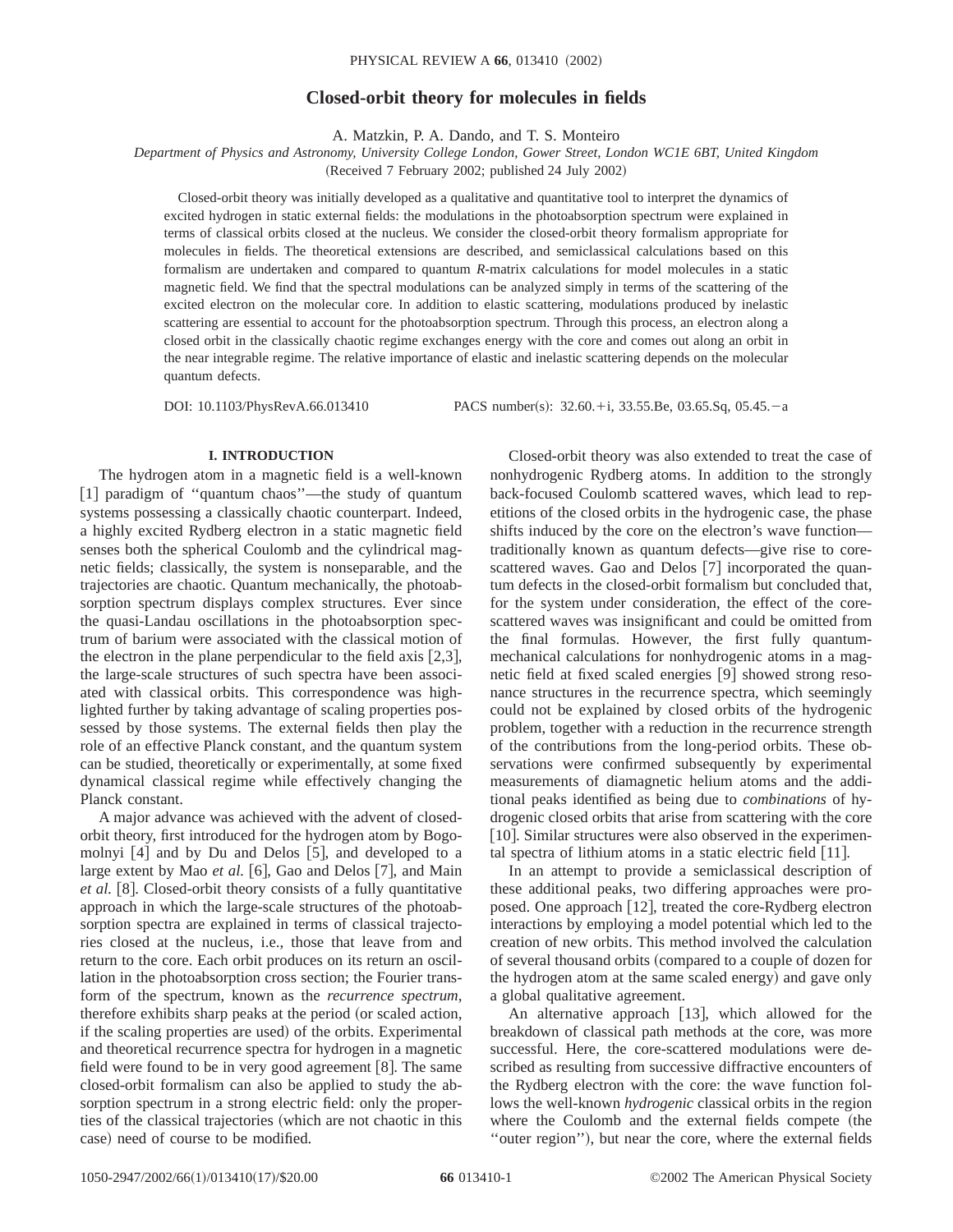are negligible (the "inner region"), the wave function is described quantum mechanically. Good quantitative agreement between quantum calculations and closed-orbit theory for an atom with a quantum defect  $\mu_{l=1} = 0.5$  was obtained both for the diamagnetic and Stark photoabsorption spectra.

In the present paper, we follow the latter approach to extend closed-orbit theory to the more general case of multichannel core scattering. Indeed, up to now, only singlechannel scattering has been assumed. However, a typical Rydberg atom does experience multichannel scattering, in which both the quantum state of the core and of the Rydberg electron may change during the collision. This is also the case for even the simplest molecules, which present multiple Rydberg series converging to different ionization thresholds. General Rydberg atoms and molecules in the field-free case are described by a formalism known as multichannel quantum-defect theory  $(MQDT)$  [14,15]. Here, our multichannel extension will be more specifically focused to treat photoabsorption for molecules in a strong magnetic field. The same method may be used for atoms (by changing the quantum numbers and the frame transformation elements) or for other choices of external fields (by changing the parameters of the classical trajectories). The heart of our approach relies on connecting the Green's functions in the inner and outer regions. In the inner region, the Green's function is extracted from the MQDT wave functions by following the method described in  $[16]$ ; propagation in the outer region is achieved as in the usual form of closed-orbit theory by following the formalism due to Maslov and Fedoriuk  $[17]$ . Recently, an alternative approach merging MQDT and closedorbit theory with the aim of treating multichannel core scattering was presented  $[18]$ ; rather than directly matching Green's functions, this approach is based on a semiclassical approximation to the long-range scattering matrix, representing the phase accumulated in the outer region and obtained from the semiclassical Green's function. Only model calculations were presented in  $[18]$ .

Rydberg molecules in a strong magnetic field have received little attention, especially if compared to the countless experimental and theoretical studies performed on atoms. Indeed, even the linear Zeeman effect, which is trivial for atoms, induces mixing between different rotational core states. This was first seen in calculations for the photoabsorption cross section from the ground state of  $H_2$  [19]. It was also experimentally observed in NO, and a detailed theoretical account using MQDT of the uncoupling of the electron from the core for moderately low-Rydberg states was given [20]. However, for higher-Rydberg states, the diamagnetic interaction dominates, which ruins any attempt to explain the dynamics on a MQDT basis. Although *R*-matrix calculations have been undertaken successfully for  $H_2$  [21], a dynamical interpretation of the photoabsorption spectra seems only possible by resorting to semiclassical analysis. This has been achieved only recently and the results were reported in  $[22]$ : the spectral modulations were interpreted in terms of elastic and inelastic diffractive scattering of the Rydberg electron on the molecular core.

The present paper is organized as follows. In Sec. II, we give a brief summary of *atomic* closed-orbit theory, together with the basic equations. Section III presents multichannel molecular closed-orbit theory. We first give an overview of the physics of such systems, and then go into a detailed presentation of the formalism. Section IV describes the method employed to perform quantum calculations. Our results are presented in Sec. V: we compare quantum and semiclassical calculations for various ''model'' molecules having different quantum defects. It will be seen that the appearance of the recurrence spectra are indeed governed by the corescattering process. The inclusion of some higher-order effects  $(in \hbar)$  is also discussed. Finally, in Sec. VI, we present our conclusions. Atomic units are used throughout, with the  $\hbar$  factors reestablished where appropriate.

# **II. CLOSED-ORBIT THEORY**

In atomic closed-orbit theory, two different regions of space are identified: a region near the core  $(r \le r_0; r_0 \le 50)$ Bohr radii) where the external field can be neglected but a quantum description is required, and an outer region (*r*  $\langle r_0 \rangle$  where a semiclassical description is feasible. When the atom absorbs a photon, the excited electron leaves the core region in a near zero-energy outgoing Coulomb wave at an initial angle  $\theta_i$ , to the field direction. For  $r > r_0$ , the wave propagates semiclassically, following classical trajectories. Eventually, these trajectories are turned back by the combined action of the Coulomb potential and the external field. Some of the trajectories return to the vicinity of the core region at an angle of incidence  $\theta_f$ , to the field direction. Here again a quantum description is needed and a scattering wave function can be constructed. The outgoing part of the scattered wave is comprised of two components: a *Coulomb* scattered wave and, for nonhydrogenic atoms, *core-scattered* waves. The Coulomb scattered waves are strongly back focused and result in repeated traversals of the trajectory. The core-scattered waves redistribute amplitude into other closed orbits.

The result is a formula for the average oscillator-strength distribution *f*, that consists of a slowly varying background term  $f_{\text{back}}$ , together with an oscillatory part  $f_1$ , involving a sum of contributions over all closed orbits *k*, of the system,

$$
f_1(E) = -\frac{2(E - E_0)}{\pi} \operatorname{Im} \sum_k \mathcal{N}_k \langle D\Psi_0 | \Psi_{\text{ret}} \rangle, \tag{1}
$$

which arises from the interference between the returning wave scattering at the core, and the original outgoing wave. Here,  $(E-E_0)$  is the energy of the electron with respect to the zero-field ionization limit of the atom  $E_0$ , the wave function of the initial state from which the laser excitation occurs is denoted by  $\Psi_0$ , *D* is the component of the dipole operator relevant for the polarization of the exciting laser, and  $\Psi_{\text{ret}}$ is the wave function of the returning wave scattered at the core.

The coefficients  $\mathcal{N}_k$ , are calculated by matching the semiclassical wave returning to the core with the incoming part of the scattered wave function  $\Psi_{\text{inc}}(r_0, \theta_{fk})$  at the boundary *r*  $=r_0$ . The resulting matching equation is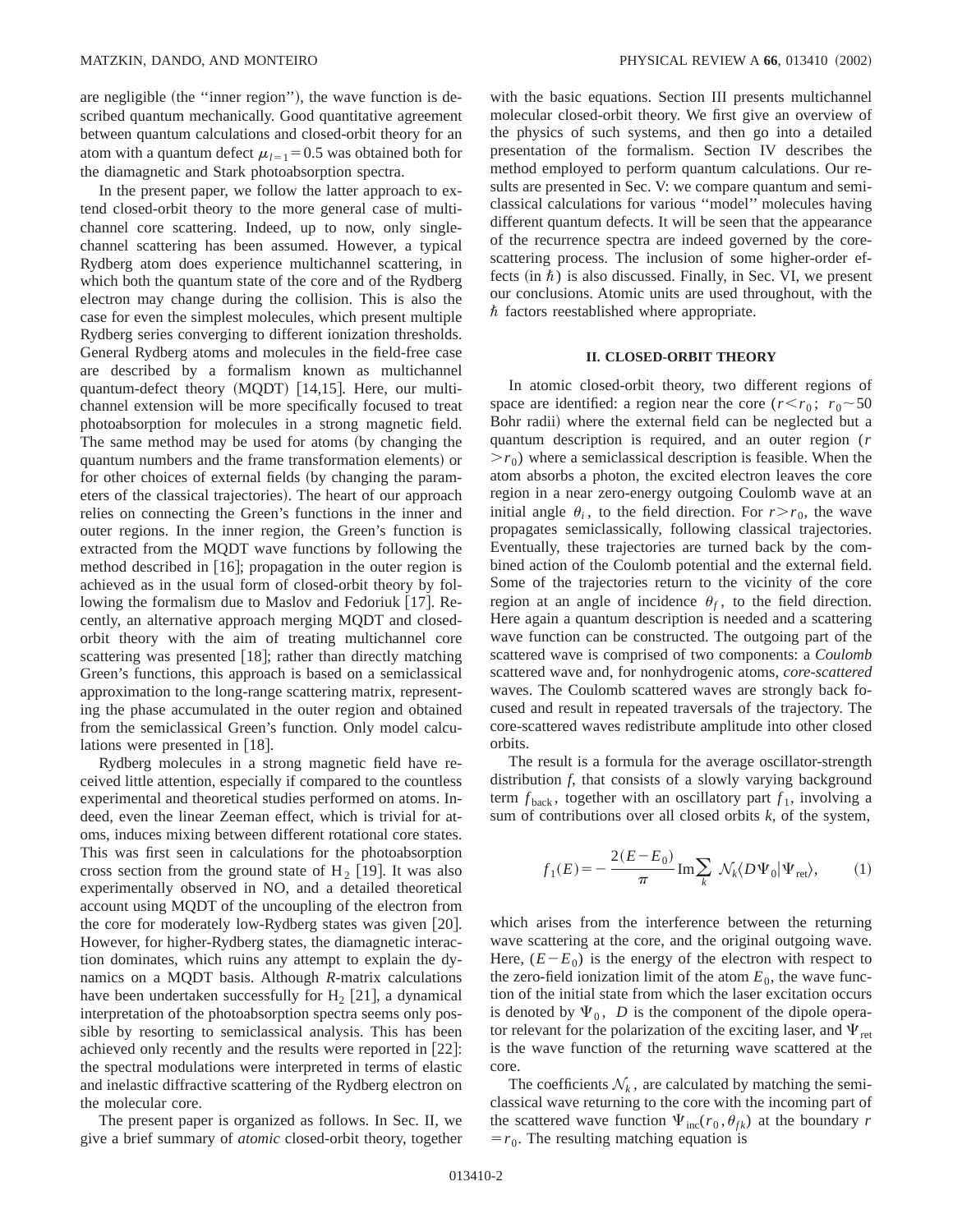CLOSED-ORBIT THEORY FOR MOLECULES IN FIELDS PHYSICAL REVIEW A 66, 013410 (2002)

$$
\Phi_0(r_0, \theta_{ik}) \mathcal{A}_k e^{i(S_k + \phi_k)} = \mathcal{N}_k \Psi_{\text{inc}}(r_0, \theta_{fk}), \tag{2}
$$

where  $\Phi_0(r_0, \theta_{ik})$  is the initial outgoing wave function at *r*  $=r_0$  needed to construct the semiclassical wave function.  $S_k$ is the classical action of trajectory  $k$ , and  $\phi_k$  is an additional phase term. The effective amplitude  $A_k$  is related to the classical amplitude which, in turn, depends upon the stability and topology of the orbit.

# **A. Hydrogen**

In the case of hydrogen, the initial outgoing Coulomb wave  $\psi_{\text{out}}(r_0, \theta)$ , at the boundary between the semiclassical and quantum region is used as a starting condition for constructing the semiclassical wave

$$
\Phi_0(r_0, \theta_{ik}) = \psi_{\text{out}}(r_0, \theta_{ik}).\tag{3}
$$

The calculated  $\mathcal{N}_k$  are then proportional to  $\mathcal{A}_k e^{iS_k}$ . The *k*th closed orbit thus leads to an oscillation with frequency  $S_k$ and amplitude  $A_k$  in the absorption spectrum. Coulomb scattering is focused strongly backward and may result in repeated traversals of the orbit; these are connected to harmonics in the oscillator strength distribution.

The Hamiltonian of the hydrogen atom in external fields can be scaled exactly. The scaling results in removing the separate dependence of the Hamiltonian on the electron energy and the field intensity by a dependence on a sole parameter, the scaled energy  $\epsilon$ . This is shown in Appendix A in the case of an external magnetic field.

#### **B. Nonhydrogenic atoms**

In an extension of closed-orbit theory, Gao and Delos  $[7]$ incorporated the effects of the ionic core in the closed-orbit sum. As well as considering the quantum defects that describe the nonhydrogenic nature of the core, Gao and Delos also included the effects of the nonhydrogenic radial dipole integrals and spin-orbit coupling in the initial state; these quantities all affect the angular distribution of the outgoing waves. However, the effect of the nonhydrogenic corescattered waves was found to be negligible for the system considered and hence omitted in the final calculation.

In order to reproduce successfully resonance structures observed in the Fourier transformed spectra (the "recurrence spectra'') of nonhydrogenic atoms in static magnetic  $|10|$ and electric  $\lceil 11 \rceil$  fields, Dando *et al.*  $\lceil 13 \rceil$  included the corescattered waves consistently within the closed-orbit formalism. For a nonhydrogenic atom, the scattered quantum wave function consists not only of an incoming part returning to the core and a Coulomb part scattered back in the direction of the incoming trajectory but also of an additional outgoing, core-scattered wave

$$
\Psi_{\text{ref}}(r,\theta) = \Psi_{\text{inc}}(r,\theta) + \Psi_{\text{Coulomb}}(r,\theta) + \Psi_{\text{core}}(r,\theta). \tag{4}
$$

The effect of the core-scattered waves is to redistribute amplitude into all other closed orbits.

To incorporate the effect of the core-scattered waves in the closed-orbit sum, the extra outgoing waves are added to the starting condition for constructing the semiclassical wave function  $\lceil 13 \rceil$ 

$$
\Phi_0(r_0, \theta_{ik}) = \psi_{\text{out}}(r_0, \theta_{ik}) + \sum_q \mathcal{N}_q \Psi_{\text{core}}^q(r_0, \theta_{ik}).
$$
 (5)

Substituting this expression for  $\Phi_0$  into Eq. (2) gives the following equation for the coefficients,  $\mathcal{N}_k$ :

$$
\mathcal{N}_k \Psi_{\text{inc}}(r_0, \theta_{fk}) = \left[ \psi_{\text{out}}(r_0, \theta_{ik}) + \sum_{q,p} \mathcal{N}_q \Psi_{\text{core}}^q(r_0, \theta_{ik}) \right] \sum_n \mathcal{A}_k^n e^{i(S_k^n + \phi_k)}.
$$
\n(6)

The first term on the right-hand side of Eq.  $(6)$  accounts for the oscillation due to the hydrogenic orbit *k*, the second term accounts for all combination orbits for which the electron is finally core scattered from an orbit *q* into the orbit *k*. The harmonics of *k* and *q* are labeled by *n* and *p*, respectively.

The resulting matching equation [Eq.  $(6)$ ] now has N values on both sides and this is most conveniently solved by an iterative procedure. We begin by setting  $\mathcal{N}_q$  on the right-hand side of Eq.  $(5)$  to zero and obtain a first approximation to  $\mathcal{N}_k$ ; this is equivalent to the hydrogenic closed-orbit result. In each successive step extra terms of the form,  $\mathcal{A}_q \cdots \mathcal{A}_k e^{i(S_q + \cdots + S_k)}$ , are added to the previous result. The resulting recurrence spectrum thus shows two effects not seen in the hydrogenic case. First, the core casts a ''shadow'' in the backward direction changing the recurrence strength of subsequent returns to the core of each trajectory. Second, there are ''combination recurrences'' due to the electron traveling along one closed orbit and then being scattered by the ionic core on to another closed orbit. In successive steps of the iterative process combinations of more and more orbits are included.

# **III. CLOSED-ORBIT THEORY EXTENDED TO MOLECULES IN FIELDS**

We give in this section the developments needed to understand molecules in fields within the framework of closedorbit theory. From a formal point of view, the main difference with the results reviewed in Sec. II concerns the treatment of the core region. Indeed, the dynamics of a Rydberg electron along closed orbits in the outer region is identical here to the atomic case, but the core scattering which governs the way the orbits are combined is intrinsically a multichannel process, which gives rise to effects, such as inelastic scattering. Hence, the inner zone treatment will be based on molecular multichannel quantum-defect theory (MQDT), which describes Rydberg molecules in field-free situations. In the developments that follow below, we shall make some simplifying assumptions; in particular, we will disregard electronic interactions and vibrational couplings, which can be very important in many molecules or specific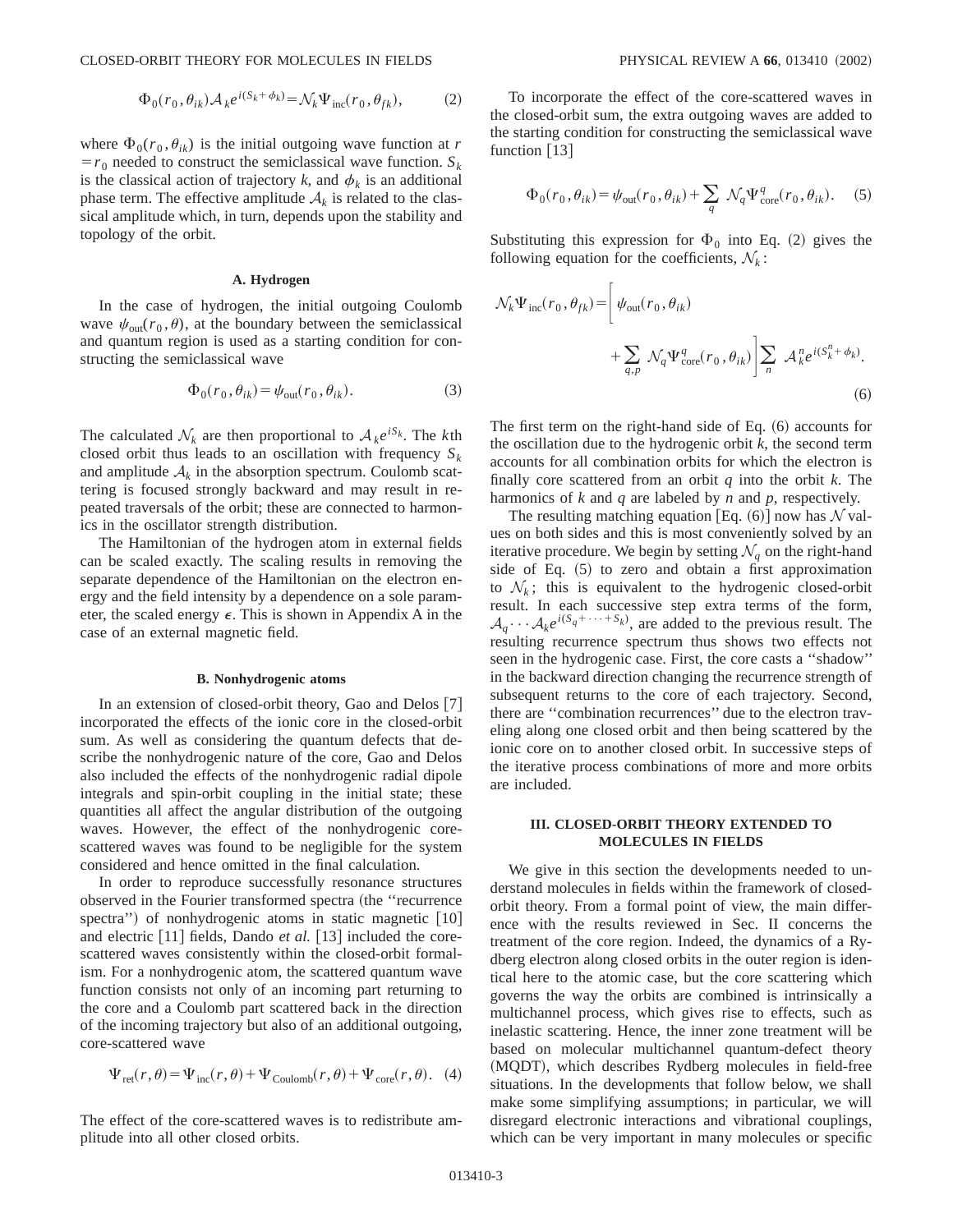symmetries thereof, as well as spin. We expect our model to be adequate for a simple diatomic molecule such as  $H_2$  when photoabsorption takes place from the ground state to the *l*  $=1$  ungerade complex. We detail below the extension of closed-orbit theory for such a model. We have tried to follow the standard notation of quantum-defect theory (see Appen $d$ ix  $B$ ) to describe the phenomena in the inner zone. However, to allow for a direct comparison with earlier results in closed-orbit theory, we have chosen to keep to the conventions (e.g., for normalization) usually employed in closedorbit related works, originally introduced in  $[5]$ .

## **A. General picture**

## *1. Dynamical couplings*

Generally speaking, MQDT is based on the separation of the long-range Coulomb field from the short-range effects induced by the core (see Appendix B). These short-range effects produce phase shifts in the wave function of the outer electron. Furthermore, the dynamics of a molecular Rydberg electron in the field-free situation falls in one of two situations. Near the core, the electron is strongly coupled to the molecular axis and is best described in the molecular (Born-Oppenheimer) basis, with good quantum numbers  $|\alpha\rangle$  $\equiv |\Lambda_{\alpha}J_{\alpha}l_{\alpha}\rangle$ ;  $\Lambda$  is the projection of the electronic angular momentum on the molecular axis, *l* is the orbital momentum of the outer electron, quantized along this axis, and *J* gives the total angular momentum. Far from the core,  $|i\rangle$  $\equiv |N_i l_i \rangle^{JM}$  is an appropriate basis in the field-free situation (*J* is conserved, *M* is its projection on a space-fixed axis, and  $N$  is the angular momentum of the freely rotating core). But in the presence of a magnetic field, only the axial symmetry remains, i.e., *J* is not conserved but its projection *M* on the field axis is; then  $|j\rangle = |N_j l_j m_j\rangle^M$  is an appropriate basis (*l* is now quantized in the laboratory frame along the axis of the magnetic field with magnetic quantum number  $m_i$ , and M  $=M_{N_j}$ + $m_j$ ). Hence, far from the core the electron precesses around the field axis. The uncoupling of the electron dynamics from the core may thus be seen as proceeding in two steps, from the  $|\alpha\rangle$  basis to  $|i\rangle$  then from  $|i\rangle$  to  $|j\rangle$  [20], or alternatively by obtaining a single orthogonal transformation from the  $|\alpha\rangle$  basis to the  $|j\rangle$  one, as originally proposed by Monteiro and Taylor  $[19]$  where the transformation elements  $\langle j | \alpha \rangle$  are given explicitly. In what follows, we shall omit the explicit dependence of the uncoupled basis and transformation elements on  $M$  (an independent calculation must be performed for each value of *M*).

## *2. Physical picture*

As in the atomic case, we divide space into an *inner* region around the core, where the magnetic field is negligible compared to the Coulomb interaction, and an *outer* region where the quadratic Zeeman and Coulomb interactions compete. The global picture can be staged in eight different steps (see Fig. 1):  $(1)$  The molecule in its ground state, compactly localized around the core, is excited by a laser;  $(2)$  the excited electron uncouples from the core. The outgoing waves are propagated quantum mechanically until  $(3)$  the electron



FIG. 1. Simplified picture of the photoabsorption process giving rise to recurrence spectra. Each numbered step is described in the text. Panel  $a$  shows the photoexcitation process  $(1)$ ; the wave function of the excited electron propagates quantum mechanically in the inner zone  $(2)$ ; and semiclassically in the outer zone  $(3)$ ; the radius of the outer circle is at about 50 a.u., and the waves travel outward a few thousand atomic units before being turned back by the magnetic field. Panel *b* shows the waves returning from the outer zone along classical orbits  $(4)$ , and entering the inner zone  $(5)$ , where they overlap with the initial waves to produce modulations in the photoabsorption spectrum. Part of the waves are backscattered by the Coulomb field  $(6)$ . Panel  $c$  gives a schematic view of the recoupling when the electron returns into the inner zone: as the electron approaches the core, the wave function, previously described in the uncoupled basis  $|N_j m_j\rangle$  is projected onto the coupled basis  $|\Lambda\rangle$ , in which the projection of the angular momentum on the internuclear axis is well defined. The radius of the outer circle is at about 10 a.u. The core-scattering process is best described in this basis, after which the coupled waves are recombined to give newly outgoing waves  $(7)$  described again in the uncoupled basis, where the rotational state of the ionic core is well defined. Panel *d* shows the outgoing waves traveling in the outer region  $(7)$  and returning to the  $core (8)$ , producing additional modulations in the photoabsorption spectrum.

enters the outer region; the wave function is then propagated along classical trajectories;  $(4)$  some trajectories return to the core: those trajectories define the primitive or geometric orbits;  $(5)$  the Rydberg electron is then again coupled to the molecular core: the returning waves interfere with the initially excited waves to produce modulations in the photoabsorption spectra;  $(6)$  the Coulomb field backscatters the returning waves, resulting in repetitions of the primitive orbits; ~7! the core scatters the previously returning waves; this quantum multichannel process mixes these waves and gives rise to newly outgoing waves which propagate semiclassically in the outer region; and  $(8)$  these waves return once more to the core producing additional modulations in the photoabsorption spectra. The same process is again repeated but each core-scattering event reduces the amplitude of the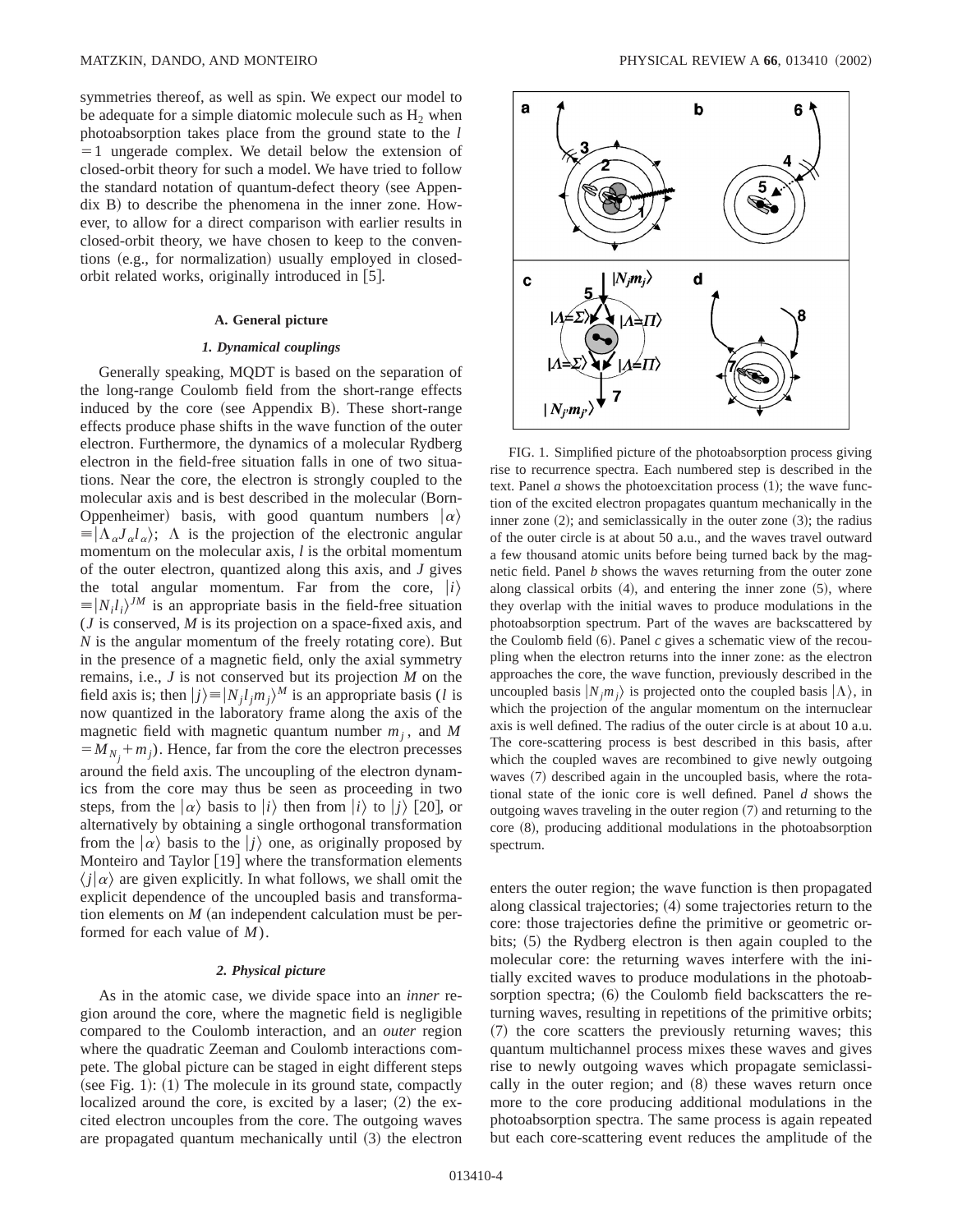modulations and, in the semiclassical, limit additional core scattering becomes negligible.

## **B. Initial excitation and quantum propagation**

The molecule is initially in its ground state, compactly localized in the core region where the magnetic field is negligible. Thus, the ground state is a field-free state  $|\psi_0\rangle$  that we assume to have the quantum numbers  $\Lambda = 0$  (hence, a  $\Sigma$ state),  $J=0$  and  $l=0$  for the "outer" electron, so that in the molecular frame (coupled basis),

$$
|\psi_0\rangle = |\Lambda = 0J = 0\rangle |l = 0\lambda = 0\rangle F_{l=0}(r),\tag{7}
$$

where  $F_{l=0}(r)$  is the unknown radial function of the "outer" electron. For definiteness, take the laser to be linearly polarized along the (space-fixed) magnetic field axis  $\hat{z}$  and let **D** be the dipole operator in the space-fixed frame. The photoexcitation takes place in the region near the core and is best described in the molecular frame. As in the atomic case, the resulting outgoing wave is given by  $GD|\psi_0\rangle$  [5] where *G* is the quantum-mechanical outgoing Green's function, described for the molecular case in Appendix C. Since  $|\psi_0\rangle$  is a coupled basis (Born-Oppenheimer) function, the form given in Eq.  $(C3)$  is the appropriate choice. The outgoing wave is thus obtained as

$$
\psi_{\text{out}}(r) = -2^{5/2}\pi \sum_{j} |j\rangle g_{l_j}^+(r) \sum_{\alpha} e^{i\pi\mu_{\alpha}} \langle j|\alpha\rangle D_{\alpha} \quad (8)
$$

with

$$
D_{\alpha} = \int 2^{3/2} r'^3 dr' \left[ (f_{l_{\alpha}}(r') \cos \pi \mu_{\alpha} + g_{l_{\alpha}}(r') \sin \pi \mu_{\alpha} ) \right]
$$

$$
\times \langle \alpha | ] \mathbf{D} [ |\Lambda = 0 J = 0 \rangle | l = 0 \lambda = 0 \rangle F_{l=0}(r') ]. \tag{9}
$$

The dipole transition will leave the system in states with  $J_{\alpha}=1$ ,  $l_{\alpha}=1$  and  $\Lambda_{\alpha}=0$  ( $\Sigma$  state) or  $|\Lambda_{\alpha}|=1$  ( $\Pi$  state) (we have assumed  $\Lambda_{\text{core}}=0$ , so  $\lambda_{\text{elect}}=\Lambda$ ). Expressing **D** in terms of molecule fixed components through the direction cosine matrices  $\lceil 23 \rceil$  and evaluating the rotational parts yields

$$
D_{\alpha} = C_{\alpha} 3^{-1} \int 2^{3/2} r'^3 dr' [f_{l_{\alpha}}(r') \cos \pi \mu_{\alpha} + g_{l_{\alpha}}(r') \sin \pi \mu_{\alpha}] F_{l=0}(r')
$$
 (10)

with  $C_{\alpha}=1$  if  $|\Lambda_{\alpha}J_{\alpha}l_{\alpha}\rangle=|011\rangle$ ,  $C_{\alpha}=\sqrt{2}$  if  $|\Lambda_{\alpha}J_{\alpha}l_{\alpha}\rangle$  $=$  |111) and C<sub> $\alpha$ </sub>=0 otherwise.

The excitation process thus restricts the sum over  $\alpha$  in Eq. (8) to the only two states for which  $C_\alpha \neq 0$ . This further has the consequence of restricting the sum over *j* to the values that yield a nonzero  $\langle j | \alpha \rangle$ , namely,  $|N_j l_j m_j \rangle$  $=|010\rangle, |N_j l_j m_j\rangle = |210\rangle$  and  $|N_j l_j m_j\rangle = |21 \pm 1\rangle$ . Since the energy partition is

$$
E = E_{N_j m_j}^{\text{el}} + N_j (N_j + 1) B_r + m_j \gamma / 2, \qquad (11)
$$

where  $E^{\text{el}}$  is the energy of the outer electron and  $B_r$ , the core rotational constant, there are two effective dynamical regimes for the outer electron, each associated with a different rotational state of the core,  $N=0$  and  $N=2$  (the dependence on *m* through the Zeeman term for the  $N=2$  levels is very small).

## **C. Semiclassical propagation**

When the outgoing waves enter the outer zone, where the magnetic field cannot be neglected, we resort to semiclassical propagation  $[17]$ : the wave function is calculated from the properties of the classical trajectories and from the knowledge of the wave function on an initial surface. As in usual closed-orbit theory [5,7], let  $(r_i, \theta_i)$  define an initial surface. Equation  $(8)$  reads, by explicitly writing the indices

$$
\psi_{\text{out}}(r_i, \theta_i) = \sum_{N_j m_j} |N_j m_j\rangle
$$
  
 
$$
\times \left[ -2^{5/2} \pi \sum_{l_j \ge |m_j|} g_{l_j}^+(r_i) Y_{l_j m_j}(\theta_i) \right]
$$
  
 
$$
\times \sum_{\alpha} e^{i \pi \mu_{\alpha}} \langle j | \alpha \rangle D_{\alpha} \right],
$$
 (12)

where the notation  $Y_{l_j m_j}(\theta_i)$ , standing for  $Y_{l_j m_j}(\theta_i, 0)$  will be used throughout. An approximate analytic solution may be obtained by using the zero-energy approximation for  $g_{i_j}^+(r)$ , from which  $g_{l_j}^+(r) \to iH_{2l_j+1}^{(1)}(\sqrt{8r})/\sqrt{8r}$ , where  $H_{2l_j+1}^{(1)}$  is the Hankel function of the first kind, and the asymptotic approximation for large *x* of the Hankel function  $H_{2l_j+1}^{(1)}(x)$  $\rightarrow (\pi x/2)^{-1/2}$  exp[ $i(x-l_j\pi-3\pi/4)$ ]. We then write the molecular wave function in the outer zone as

$$
\psi(r,\theta) = \sum_{N_j m_j} |N_j m_j\rangle \psi^{N_j m_j}(r,\theta),\tag{13}
$$

where  $\psi^{N_j m_j}(r,\theta)$  is the semiclassical wave function associated with the core in state  $|N_j m_j\rangle$ ,

$$
\psi^{N_j m_j}(r,\theta) = \sum_{k} \psi^{N_j m_j}_{\text{out}}(r_i, \theta_{ik}) \left| \frac{r_i^2 \sin \theta_{ik}}{r^2 \sin \theta} \right|^{1/2}
$$

$$
\times A_k^{N_j m_j}(r,\theta)
$$

$$
\times \exp[i(S_k^{N_j m_j}(r,\theta) - \omega_k^{N_j m_j} \pi/2)]. \quad (14)
$$

 $A_k$  and  $S_k$  are the classical amplitude and phase functions for trajectory *k* in the 2 dimensional axial plane, and  $\omega_k$  is the associated Maslov index. The superscripts *Njmj* on the *classical* quantities determine the energy at which the classical trajectories must be calculated, following the energy partition  $(11)$ ; the value of  $m_j$  also affects the counting of *z* axis crossings in the computation of the Maslov index  $[4,5]$ .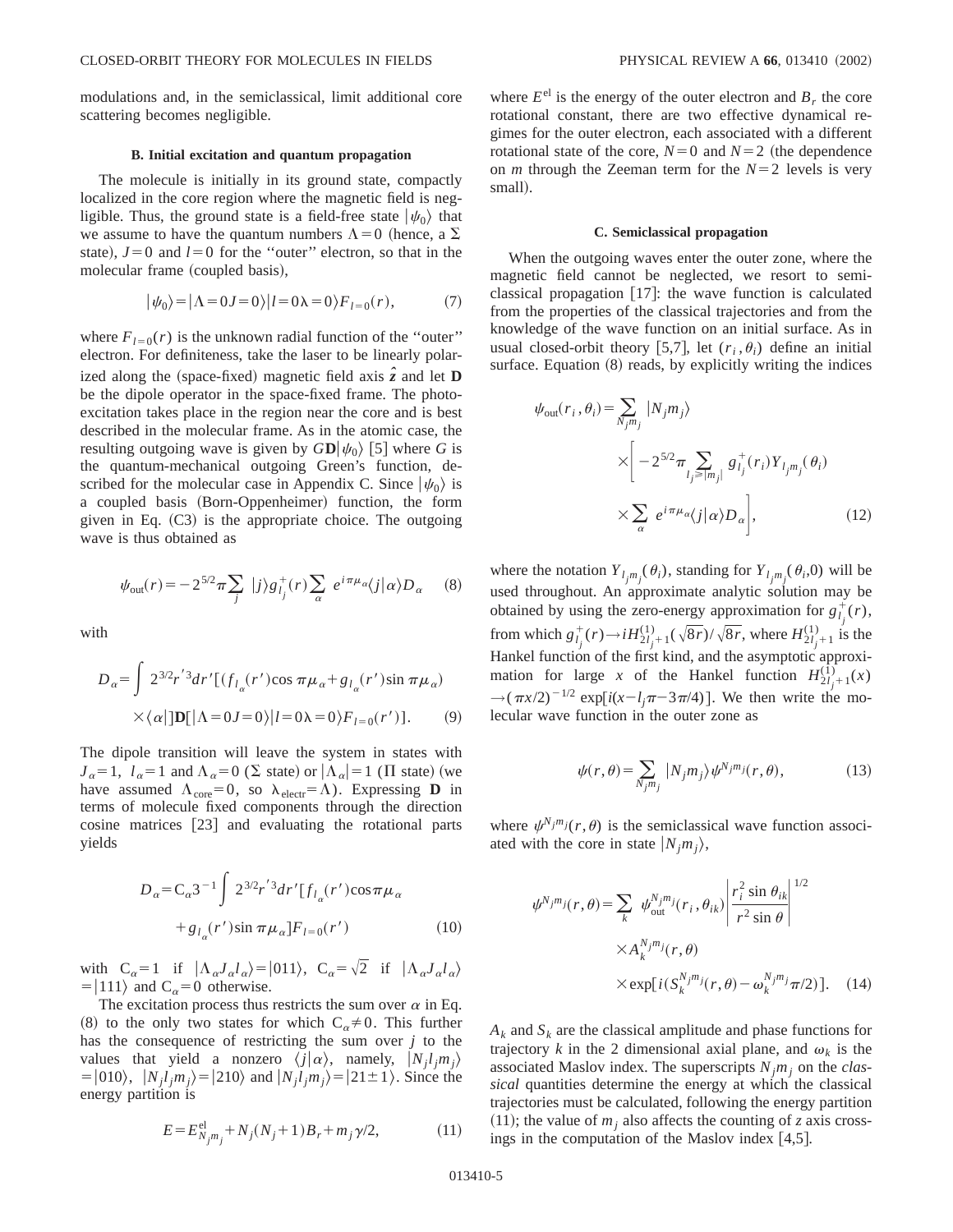The wave on the initial surface associated with the core in state  $N_j m_j$  is written  $\psi_{\text{out}}^{N_j m_j}(r_i, \theta_{ik})$  and given by the term between the square brackets in Eq.  $(12)$ ; it takes the approximate analytic form

$$
\psi_{\text{out}}^{N_j m_j}(r_i, \theta_{ik}) = -i \pi^{1/2} 2^{3/4} r_i^{-3/4}
$$

$$
\times \sum_{l \ge |m_j|} (-1)^{l_j} Y_{l_j m_j}(\theta_{ik}) e^{i \left(\sqrt{8r_i} - 3\pi/4\right)}
$$

$$
\times \sum_{\alpha} e^{i \pi \mu_{\alpha}} \langle N_j l_j m_j | \alpha \rangle D_{\alpha}.
$$
(15)

Note that Eqs.  $(14)$  and  $(15)$  have the same structure as the semiclassical outgoing waves in atomic closed-orbit theory. The overall wave function in the outer zone is a superposition of such wave functions, taken for different dynamical regimes. But, as expected, the classical dynamics of the electron in the outer region does not depend on the presence of the core.

## **D. Primitive returning waves**

## *1. Returning waves in the inner region*

Eventually, some trajectories in the outer region return to the inner region. The wave function in the part of the outer region near the inner region, where the magnetic field is weak, is the one carried by the classical trajectories closed at the origin. It is given by Eqs.  $(13)–(15)$ , where the sum over *k* involves the trajectories that return to the inner region. The wave function in the inner region is written as a MQDT expansion in the uncoupled basis, Eq.  $(B5)$ ,

$$
\psi^1(r) = \sum_j |j\rangle \sum_{j'} c_{j'} [\delta_{jj'} f_{l_j}(r) + T_{jj'} g^+_{l_j}(r)], \quad (16)
$$

where the superscript 1 indicates the first return to the inner region. The coefficients  $c_i$  are obtained by matching  $\psi^1$  to Eq. (13). Orthonormality of the core states leads to an independent matching for each  $N_j m_j$  subspace. We thus break the radial standing-wave  $f_{l_j}$  in Eq. (16) into incoming and outgoing components: following Eq. (B4), we have  $f_l = (g_l^+)$  $-g_l^-$ )/2*i*. Hence,

$$
\sum_{l_j} -c_{l_j}^{N_j m_j} Y_{l_j m_j}(\theta_f) g_{l_j}^-(r_f)/2i = \psi^{N_j m_j}(r_f, \theta_f), \quad (17)
$$

where we have written explicitly  $c_j \equiv c_{l_j}^{N_j m_j}$ . We now use the orthonormality of the spherical harmonics, to write

$$
-c_{l_j}^{N_j m_j} g_{l_j}^-(r_f)/2i = 2\pi \int_0^{\pi} d\theta_f \sin \theta_f Y_{l_j m_j}^*(\theta_f) \psi^{N_j m_j}(r_f, \theta_f),
$$
\n(18)

and perform the integration for each trajectory *k* using the stationary phase approximation along the angle of stationary phase. Proceeding as in  $[12]$ , we write the action at  $(r_f, \theta_f)$  for the *k*th trajectory as  $S_k^{N_j m_j}(r_f, \theta_f) = S_{k(\text{closed})}^{N_j m_j}$ 

 $-\sqrt{8r_f}\cos[(\theta_f-\theta_{fk})/2]$ , where  $S_{k(\text{closed})}^{N_j m_j}$  is the action of the *k*th trajectory closed at the origin. The angle of stationary phase is then simply  $\theta_{fk}$  and the stationary phase integration leads to

$$
-c_{l_j}^{N_j m_j} g_{l_j}^-(r_f)/2i = \frac{2\pi (2\pi\hbar)^{1/2} e^{i\pi/4}}{2^{-1/4} r_f^{1/4}}
$$
  
\n
$$
\times \left\{ \sum_k Y_{l_j m_j}^*(\theta_{fk}) r_i r_f^{-1} \times |\sin \theta_{ik} \sin \theta_{fk}|^{1/2} A_k^{N_j m_j}(r_f, \theta_{fk}) \right.
$$
  
\n
$$
\times \exp[i(S_{k(\text{closed})}^{N_j m_j} - \sqrt{8r_f} - \sqrt{8r_i} - \omega_k^{N_j m_j} \pi/2)] \psi_{\text{out}}^{N_j m_j}(r_i, \theta_{ik}) \right\}.
$$
 (19)

Choosing  $r_f = r_i$ , using the zero-energy approximation  $g_{l_j}^-(r) \to -iH_{2l_j+1}^{(2)}(\sqrt{8r})/\sqrt{8r}$ , where  $H_{2l_j+1}^{(2)}$  is the Hankel function of the second kind, together with the asymptotic approximation to  $H_{2l_j+1}^{(2)}$ , we obtain our final expression for the coefficients

$$
c_{l_j}^{N_j m_j} = \hbar^{1/2} 2^{3/2} 2^3 \pi^2 r_f^{1/2} e^{-i \pi/2} \Bigg\{ \sum_k Y_{l_j m_j}^* (\theta_{fk})
$$
  
 
$$
\times (-1)^{l_j+1} |\sin \theta_{ik} \sin \theta_{fk}|^{1/2} A_k^{N_j m_j} (r_f, \theta_{fk})
$$
  
 
$$
\times \exp[i(S_{k(\text{closed})}^{N_j m_j} - \sqrt{8r_f} - \omega_k^{N_j m_j} \pi/2)]
$$
  
 
$$
\times \psi_{\text{out}}^{N_j m_j} (r_i, \theta_{ik}) \Bigg\}.
$$
 (20)

### *2. Contribution to the oscillator strength*

These primitive returning waves contribute to the oscillatory part of the oscillator strength through the imaginary part of  $\langle D\psi_0|G^+|D\psi_0\rangle$  [5] which we rewrite here as  $\langle \psi_0|\mathbf{D}|\psi^1\rangle$ , i.e., the overlap of the initially excited waves with the returning waves. Following the same arguments given in Sec. III B, in order to calculate the dipole transition,  $\psi^1$  must be written in the coupled frame. Using Eqs.  $(B3)$  and  $(B4)$ , we have

$$
\psi^1(r) = \sum_{\alpha} |\alpha\rangle c_{\alpha} e^{i\pi\mu_{\alpha}} [f_{l_{\alpha}} \cos \pi\mu_{\alpha} + g_{l_{\alpha}} \sin \pi\mu_{\alpha}],
$$
\n(21)

where the expansion coefficients  $c_{\alpha}$  are obtained from the coefficients  $c_i$  of Eq. (20) via the frame transformation  $(B7)$ .  $c_{\alpha}$  represents the weight of the returning waves coming along all the trajectories  $k$  closed at the origin (and for all of the allowed dynamical regimes of the Rydberg electron, indexed by  $N_j m_j$ ) that find themselves recombined in the coupled channel  $\alpha$ . This recombination depends both on the characteristics of the classical trajectories and those of the quantum transformation coefficients. Using Eq.  $(9)$ , we express the overlap as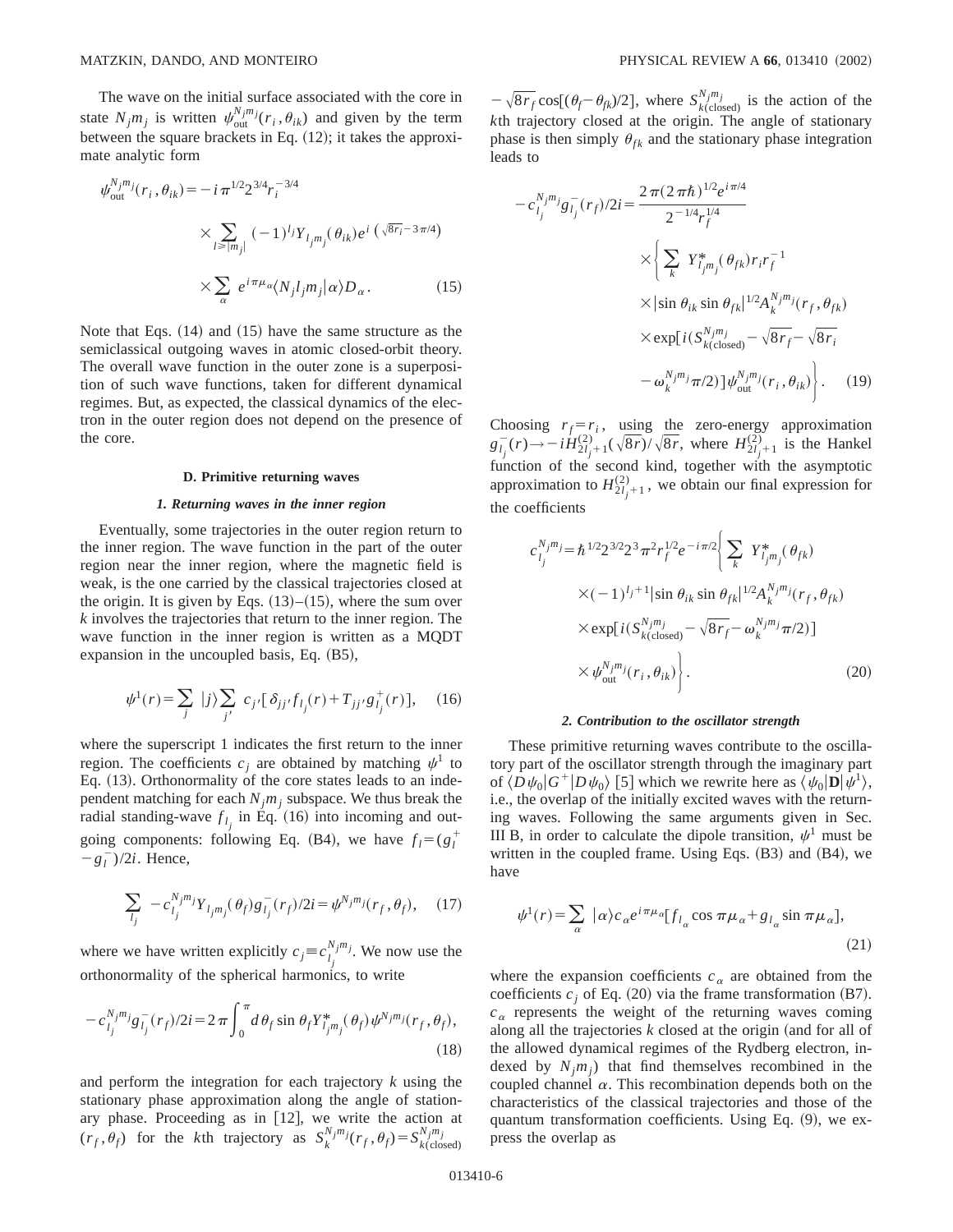$$
\langle \psi_0 | \mathbf{D} | \psi^1 \rangle = \sum_{\alpha} c_{\alpha} e^{i \pi \mu_{\alpha}} 2^{-3/2} D_{\alpha}^* \,. \tag{22}
$$

This expression is evaluated by expanding the coefficients *c*<sup>a</sup> in terms of the  $c_i$  and by using the united atom approximation. This approximation consists of setting the radial integral appearing in Eq. (10) to some unknown value *independent* of  $\alpha$ . We thus determine relative oscillator strengths and accordingly replace  $D_{\alpha}$  by  $C_{\alpha}$  (the united atom approximation is known from field-free experiments to be adequate for  $H<sub>2</sub>$ ; in the general case, relations between the radial integrals for different values of  $\alpha$  may be extrapolated from field-free *ab initio* calculations or from experimental data).

The final result is

$$
\langle \psi_0 | \mathbf{D} | \psi^1 \rangle = \hbar^{1/2} 2^{15/4} \pi^{5/2}
$$
  
 
$$
\times \sum_j \left\{ \sum_{\alpha, \alpha'} \langle j | \alpha' \rangle \langle \alpha | j \rangle C_{\alpha} C_{\alpha'} e^{i \pi (\mu_{\alpha} + \mu_{\alpha'})} \right\}
$$
  
 
$$
\times \sum_k \mathcal{R}_k^j
$$
 (23)

with

$$
\mathcal{R}_{k}^{j} = |\sin \theta_{ik} \sin \theta_{fk}|^{1/2} r_{f}^{-1/4} A_{k}^{N_{j}m_{j}}(r_{f}, \theta_{fk})
$$
  
\n
$$
\times \exp[i(S_{k(\text{closed})}^{N_{j}m_{j}} - \omega_{k}^{N_{j}m_{j}} \pi/2 - 3 \pi/4)]
$$
  
\n
$$
\times \sum_{l_{j} \ge |m_{j}|} \sum_{l_{j'} \ge |m_{j'}|} (-1)^{l_{j'}} Y_{l_{j'}m_{j'}}(\theta_{ik})
$$
  
\n
$$
\times (-1)^{l_{j}} Y_{l_{j}m_{j}}^{*}(\theta_{fk}).
$$
\n(24)

Note that, for the orbit along the magnetic field axis with  $\theta_{ik} = \theta_{fk} = 0$ ,  $\mathcal{R}_{k}^{j}$  as given by Eq. (24) is identically zero and must be modified following the prescription given in Appendix D.

The imaginary part of Eq.  $(23)$  gives the sinusoidal modulations contributed by each orbit *k* of the electron associated with a given state  $N_j m_j$  of the core. In the present model the sum over *j* runs over the four allowed core states and  $l=1$ . For  $N=2$   $m=0,\pm 1$  the actions are smaller and the resulting modulations are larger than for the orbits associated with *N*  $=0$  *m* $=0$ . Note that the contributions of the classical orbits for the different values of *j* are combined through the term between braces which reflects the inner-region quantum dynamics.

# **E. Core-scattered outgoing waves**

The outgoing part of  $\psi^1(r)$  [Eq. (16)] contains two different terms. First, the wave scattered by the Coulomb field, composed from the outgoing parts of  $f_{l_j}$ ; on the boundary radius, we have  $g_{i_j}^+(r_f) \approx -e^{2i\sqrt{8r_f}}e^{-3i\pi/2}g_{i_j}^-(r_f)$ , so taking into account the increase of the Maslov index by one at the origin, the Coulomb scattered waves are simply given by  $e^{2i\sqrt{8r_f}}e^{-i\pi}\psi^{N_j m_j}(r_f,\theta_f)$ : as in atomic closed-orbit theory [7] these waves are strongly backward focused, retracing the original orbits in reverse without changing the state of the core. Their contribution to the modulations of the photoabsorption spectra is taken into account by keeping track of the orbit repetitions and we shall not be concerned by these waves in what follows.

The second term, namely,

$$
\psi_{\text{core}}^1(r,\theta) = \sum_{N_j m_j} |N_j m_j\rangle \sum_{l_j} Y_{l_j m_j}(\theta) g_{l_j}^+(r) \sum_{j'} c_{j'} T_{jj'}, \quad (25)
$$

represents the core-scattered waves: each newly outgoing wave leaving the core in state  $|N_j m_j\rangle$  results from the scattering into channel *j* from waves that previously returned into channel *j'*, i.e., with the core being in a state  $|N_j/m_j\rangle$ . These interchannel mixings are formally represented by the *T*-matrix elements.

These outgoing waves leave the inner region and propagate semiclassically in the outer region. The procedure described in Sec. III C is now applied to Eq.  $(25)$ . We have in the outer region

$$
\psi_{\text{core}}^1(r,\theta) = \sum_{N_j m_j} |N_j m_j\rangle \psi_{\text{core}}^{N_j m_j}(r,\theta)
$$
 (26)

with

$$
\psi_{\text{core}}^{N_j m_j}(r,\theta) = \sum_{q} \left[ i \pi^{-1/2} 2^{-7/4} r^{-3/4} e^{i(\sqrt{8r_i} - 3\pi/4)} \times \sum_{j'} c_{j'} T_{jj'} \sum_{l_j \ge |m_j|} Y_{l_j m_j}(\theta_{iq}) (-1)^{l_j} \right] \times \left| \frac{r_i^2 \sin \theta_{iq}}{r^2 \sin \theta} \right|^{1/2} A_q^{N_j m_j}(r,\theta) \exp[i(S_q^{N_j m_j}(r,\theta) - \omega_q^{N_j m_j} \pi/2)]. \tag{27}
$$

Some trajectories *q* eventually return to the core, and the returning wave is matched to a MQDT expansion analog to Eq.  $(16)$ ,

$$
\psi^{2}(r) = \sum_{j} |j\rangle \sum_{j'} d_{j'} [\delta_{jj'} f_{l_{j}}(r) + T_{jj'} g_{l_{j}}^{+}(r)], \quad (28)
$$

where the superscript 2 stands for the second return to the inner region. The coefficients  $d_i$  are obtained by matching this expansion to the semiclassical returning waves [cf. Eqs.  $(17)$ – $(20)$ ]. Note that  $d_j$ , similar to Eq.  $(20)$  with  $\psi_{\text{out}}^{N_j m_j}$  replaced by the term between brackets in Eq.  $(27)$ , contains terms of the form

$$
\sum_{k,q} A_q^{N_j m_j} \exp[i(S_q^{N_j m_j} - \omega_q^{N_j m_j} \pi/2)]
$$
  
 
$$
\times A_k^{N_j m_j'} \exp[i(S_k^{N_j m_j'} - \omega_k^{N_j m_j'} \pi/2)], \quad (29)
$$

which clearly combine a classical trajectory *k* associated with a core in state  $|N_j/m_j\rangle$  and a trajectory *q* associated with a core in state  $|N_jm_j\rangle$ .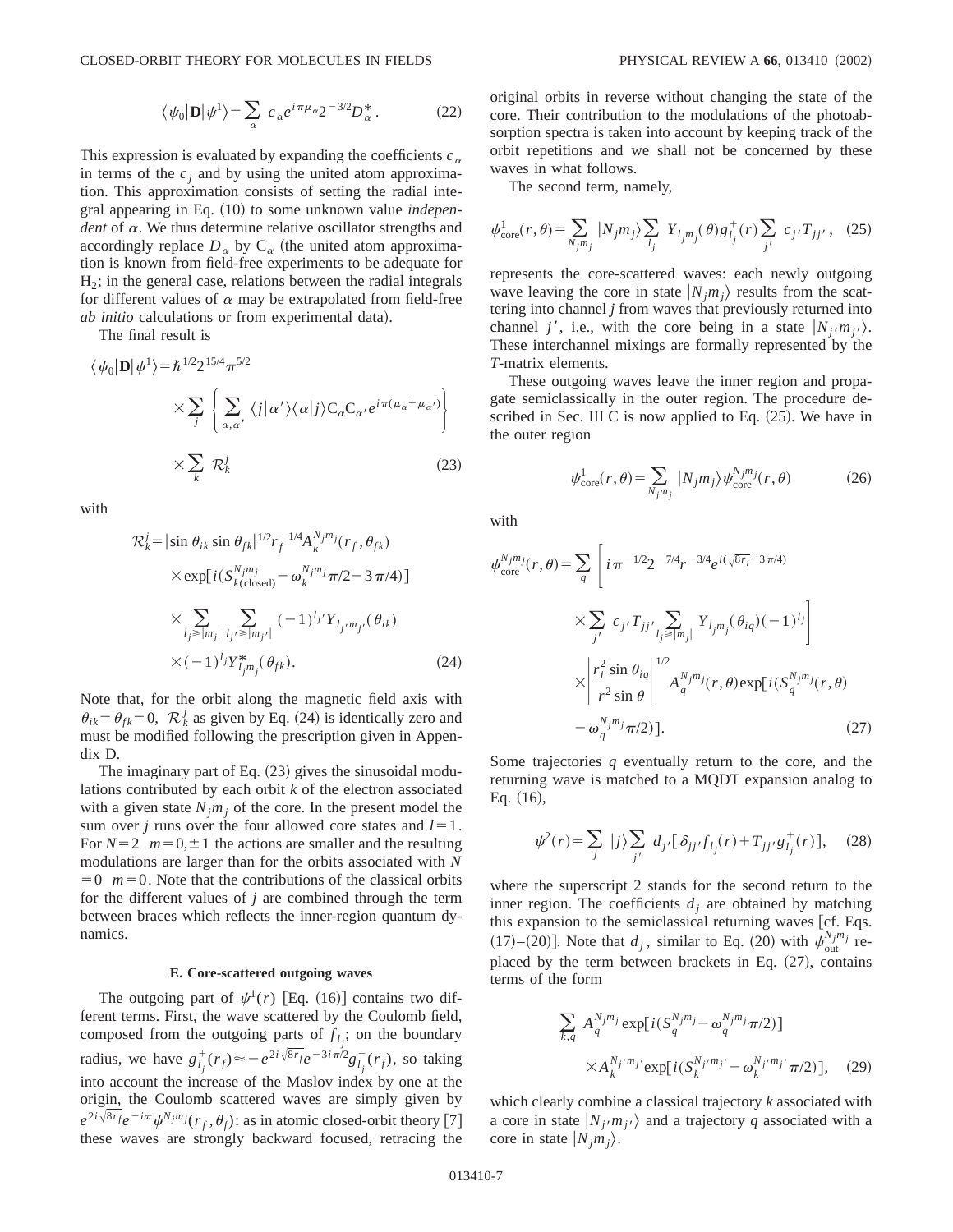The contribution to the oscillator strength is given by the overlap of these returning waves with the initially excited waves,

$$
\langle \psi_0 | \mathbf{D} | \psi^2 \rangle = \sum_{\alpha} d_{\alpha} e^{i \pi \mu_{\alpha}} 2^{-3/2} D_{\alpha}^*, \tag{30}
$$

which may be written in terms of  $c_j$  and takes the form

$$
\langle \psi_0 | \mathbf{D} | \psi^2 \rangle = \sum_{j,j'} \sum_{\alpha, \alpha'} \langle j' | \alpha' \rangle \langle \alpha | j \rangle C_{\alpha} C_{\alpha'} e^{i \pi (\mu_{\alpha} + \mu_{\alpha'})} \times \left[ \hbar^{1/2} 2^{15/4} \pi^{5/2} \sum_k \mathcal{R}_k^{j'} \right] \times \left[ \hbar^{1/2} 2^{11/4} \pi^{3/2} T_{jj'} \sum_q \mathcal{R}_q^j \right],
$$
(31)

where the classical quantities  $R$  are given by Eq. (24) and, as explained above, must be modified when  $\theta=0$  or  $\pi$  following the prescription given in Appendix D. The sum over the closed classical orbits contains implicitly a sum over the repetitions. The last bracket (with the trajectories labeled  $q$ ) represents the orbits consecutive to core scattering and are accordingly weighted by the quantum scattering matrix element  $T_{ji'}$ , the transition amplitude connecting the waves which originally enter from channel  $j'$  and leave in channel *j*. Hence, Eq. (31) takes into account both elastic  $(E_j = E_j \cdot)$ and inelastic  $(E_j \neq E_{j'})$  scattering, and vanishes if there is no core scattering. Note that in the case of single-channel scattering, Eq.  $(31)$  reduces to the one core-scatter approximation obtained in the atomic case  $[13]$ .

Note also that further iterations may be taken into account if necessary: the waves that return to the inner region for the second time are scattered by the core, and produce newly outgoing waves given by  $\Sigma_j |j\rangle \Sigma_{j'} d_{j'} T_{jj'} g_{l_j}^+(r)$ . These waves propagate in the outer region; Eq.  $(26)$  holds for  $\psi_{\text{core}}^2(r,\theta)$  provided the coefficients  $c_j$  in Eq. (27) are replaced by the *dj*'s, and the eventually returning waves are matched to a new MQDT expansion with coefficients  $e_j$ .

## **F. Scaled energy spectra**

#### *1. Scaling the rotational constant*

As in the case of nonhydrogenic Rydberg atoms, the semiclassical formulas derived above only contain the classical trajectory parameters corresponding to the *hydrogenic* case. Hence, the scaling transformations for a hydrogenic electron in a magnetic field, given in Appendix A, were employed, leading to calculations at some fixed value of the scaled energy  $\epsilon = E\gamma^{-2/3}$  with an effective Planck constant  $\hbar$ <sub>eff</sub>  $=\gamma^{1/3}\hbar$ . From Eq. (11), it is clear that the present problem does not yield an exact scaling property; multiplying both terms of the equation by  $\gamma^{-2/3}$  and neglecting the Zeeman shift leads to

Thus, if for example the classical dynamics of the electron associated with the core in state  $N=0$  is kept fixed (i.e.,  $\epsilon_{N=0}$  is constant), the classical dynamics of the electron associated with the core in state  $N=2$  will vary with  $\gamma^{-2/3}$ , thereby encompassing different classical regimes.

If we now set  $\overline{B}_r = \gamma^{-2/3} B_r$  to be a constant, Eq. (32) reads  $\epsilon_{N=0} = \epsilon_{N_j} + \tilde{B}_r N_j(N_j + 1)$  resulting in simultaneous scaling of the various classical dynamics of the electron. This procedure amounts to introducing in our calculations an artificial  $\gamma^{2/3}$  dependence of the rotational constant. Indeed, if the scaled spectrum is calculated in an interval  $[\gamma_1^{-1/3}, \gamma_2^{-1/3}]$ with the midpoint  $\gamma_{mid}^{-1/3} = \frac{1}{2}(\gamma_1^{-1/3} + \gamma_2^{-1/3})$ , we set

$$
B_r(\gamma) = \gamma_{\text{mid}}^{-2/3} \gamma^{2/3} B_r, \qquad (33)
$$

where  $B_r(\gamma)$  is the rotational "constant" for our model which coincides with the physical rotational constant  $B_r$  for  $\gamma^{-1/3} = \gamma_{\text{mid}}^{-1/3}$ , and which has the important property of yielding a fixed value of the "scaled rotational constant,"  $\tilde{B}_r$  $= \gamma^{-2/3} B_r(\gamma)$ . The consequences of such a choice will be discussed in Sec. VI. We note, however, that the use of scaling techniques in molecular systems, which typically have a nonscaling Hamiltonian, has been advocated  $[24]$  as an efficient manner of extracting the underlying classical motion that appears in quantum spectra.

## *2. Scaled absorption rate*

The rate of production of excited molecules is given by a smooth background plus oscillatory contributions. The oscillating part of the absorption rate,  $\mathcal{F}(\gamma,\epsilon)$ , is related to the oscillator strength of Eq.  $(1)$  by  $[8]$ 

$$
\mathcal{F}(\gamma, \epsilon) = \gamma^{-1/6} \frac{f_1(\gamma, \epsilon)}{E - E_0}.
$$
 (34)

At fixed values of  $\epsilon$ , this reduced absorption rate reads

$$
\mathcal{F}(\hbar_{\text{eff}}) = \frac{2}{\pi \hbar_{\text{eff}}^{1/2}} \sum_{P} \text{Im}[\langle \psi_0 | \mathbf{D} | \psi^P \rangle],\tag{35}
$$

where *P* counts the number of returns to the core region. For example, taking into account only terms up to  $P=2$  gives [Eqs.  $(23)$  and  $(31)$ ]

$$
\mathcal{F}(\hbar_{\text{eff}}) = 2^{19/4} \pi^{3/2} \sum_{j} \sum_{\alpha} \sum_{\alpha'} \text{Im} \left\{ \langle \alpha | j \rangle C_{\alpha} C_{\alpha'} e^{i \pi (\mu_{\alpha} + \mu_{\alpha'})} \right\}
$$

$$
\times \left[ \langle j | \alpha' \rangle \sum_{k} \tilde{\mathcal{R}}_{k}^{j} + \hbar_{\text{eff}}^{1/2} 2^{11/4} \pi^{3/2} \right]
$$

$$
\times \sum_{j'} \langle j' | \alpha' \rangle T_{jj'} \sum_{k} \tilde{\mathcal{R}}_{k}^{j'} \sum_{q} \tilde{\mathcal{R}}_{q}^{j} \right]
$$
(36)

where the factors  $\tilde{\mathcal{R}}_k^j$  are now written in terms of the scaled classical variables  $\tilde{S}_k^j = \hbar \frac{\epsilon}{\epsilon} S_k^j / 2\pi \hbar$  and  $\tilde{r}_f^{-1/4} A_k^j$  $= |2^{1/2} \cos(\theta_{ik}/2) \cos(\theta_{jk}/2) m_{12}|^{-1/2}$  where  $m_{12}$  is an element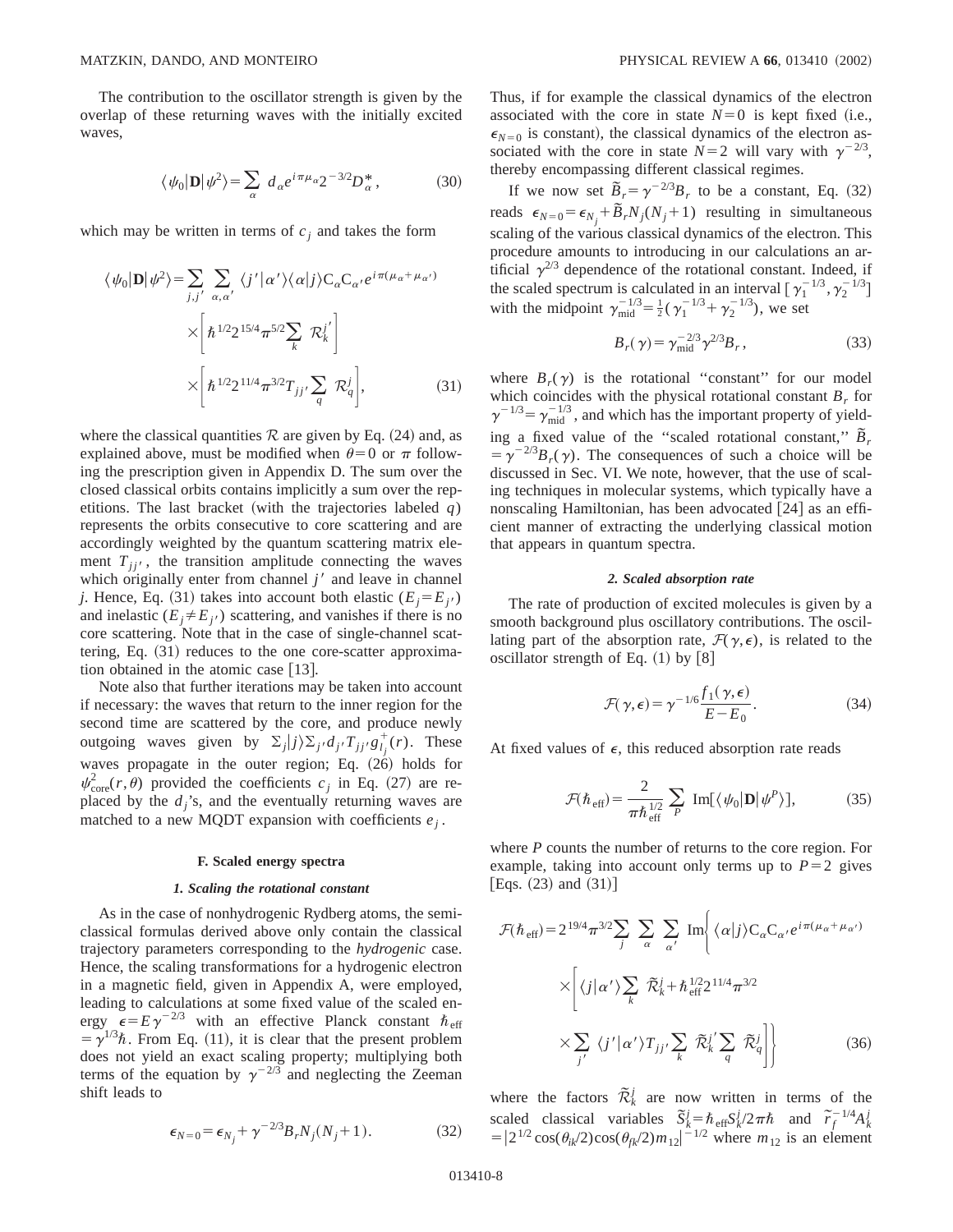of the  $2\times2$  stability matrix evaluated in the scaled semiparabolic coordinate system (see Appendix D).

# **IV. QUANTUM CALCULATIONS**

We calculated a set of quantal eigenvalues and eigenstates for the scaled molecule, corresponding to scaled energy  $\epsilon$  $=$  -0.3 in the *N*=0 channel and  $\epsilon$  = -0.8 in the *N*=2 channels. These were then Fourier transformed and compared with the equivalent spectral range in the semiclassical calculations.

The method employed is similar to that used previously for *unscaled* calculations of Rydberg  $H_2$  in a field by He *et al.* [21]. The Schrödinger equation, in an outer-region  $r_0$  $\leq r \leq \infty$  where short-ranged interactions with the core may be neglected, is

$$
\hat{H}_o \psi_n = \left\{ -\frac{1}{2} \nabla^2 - \frac{1}{r} + \frac{1}{8} \gamma^2 \rho^2 + B_r \hat{N}^2 + \gamma L_z \right\} \psi_n = E_n \psi_n.
$$
\n(37)

In Ref.  $[21]$ , the solutions were expanded in the uncoupled basis  $|j\rangle = |Nlm\rangle = Y_{lm}(\hat{r})Y_{NM-m}(\hat{R})$  (we drop the subscripts if they are not necessary) with the radial part of the wave function described in a basis of Sturmian functions

$$
\psi_n(\mathbf{r}, \mathbf{R}) = \sum_{Nlm} C_n^{Nlm} \frac{S_n^{\zeta}}{r} |Nlm\rangle, \tag{38}
$$

and the outer-region Hamiltonian  $\hat{H}_o$  was then diagonalized in the uncoupled basis with an additional surface term, i.e.,

$$
\langle \psi_{n'} | \hat{H}_o + \hat{L} | \psi_n \rangle = E_n \delta_{nn'}.
$$
 (39)

The surface operator is known in terms of the molecular basis  $|\Lambda Jl\rangle = |\alpha\rangle$ ,

$$
\hat{L} = -\sum_{\alpha} |\alpha\rangle \delta(r - r_0) \left( \frac{\partial}{\partial r} - B_{\alpha} \right) \langle \alpha |. \tag{40}
$$

The first term  $\delta(r-r_0)\partial/\partial r$  is a Bloch term which is necessary because the  $d^2/dr^2$  operator is not Hermitian over the limited range  $r_0 \le r < \infty$ . The  $B_\alpha$  [10] are logarithmic derivatives given in terms of the MQDT wave functions, i.e.,  $B_{\alpha}(E_n, r) = P'(E_n, r) / P(E_n, r)$  where  $P(E_n, r) = f_{l_{\alpha}}(r)$  $-\tan(\pi \mu_{\Lambda_Q}) g_l(r)$  with *f* and *g* denoting the regular and irregular Coulomb functions, respectively. While we do not have the exact logarithmic derivatives  $B_{\alpha}(E_n, r)$  one can exploit their relative insensitivity to energy. A value for the logarithmic derivative at some reference energy  $B_{\alpha}(E)$  $E_0$ ,*r*) is used to obtain good approximations to a few eigenvalues with energies close by  $E \approx E_0$ . The reference energy is then adjusted and the next band of energies is obtained: and so forth, until the desired stretch of eigenvalues and corresponding eigenvectors has been obtained. This procedure, combined with the efficient Lanczos algorithm which computes only a few neighboring eigenvalues of the Hamiltonian matrix at each reference energy, was used successfully in Ref.  $[10]$  to study the spectra of nonhydrogenic atoms in fields.

This method was adapted here for the corresponding *scaled* molecule in a magnetic field. With rescaled position  $coordinates (see Appendix A)$  the corresponding outer-region Schrödinger equation may be rearranged to take the form

$$
\left\{-\frac{1}{r} + \frac{1}{8}r^2\sin^2\theta + \epsilon_{Nm} - \epsilon\right\}\psi_n = \frac{\gamma_n^{2/3}}{2}\{\nabla^2 - \hat{L}\}\psi_n. \tag{41}
$$

The  $\epsilon_{Nm}$  are the scaled channel energies explained in Sec. III F above. This solution of the equation now represents a generalized eigenvalue problem with the magnetic fields  $\gamma_n^{2/3}$ corresponding to a set of fixed scaled energies in every channel and  $\gamma_n^{1/3}$  plays the role of an effective Planck's constant.

In our calculations, we allowed ten channels  $(N=0,2,4,6)$ with three Zeeman components in the  $N>0$  channels). However the contribution from the  $N=4$  and  $N=6$  states (which were relatively few in number) is small. It was found that adjusting the exponent on the Sturmian basis for each channel, i.e.,  $S_{nl}^{\zeta_{Nm}}(r)$  was essential for an efficient calculation. Since the  $N>0$  states correspond to low-principal quantum numbers, a much smaller basis could be used. So although we have ten channels, the Rydberg molecule calculations involve matrices only two or three times larger than an equivalent calculation for a Rydberg *atom* in an external magnetic field.

#### **V. RESULTS**

#### **A. Introductory remarks**

We compare below the semiclassical calculations, obtained by following the theory detailed in Sec. III, to exact quantum results obtained by *R*-matrix calculations as outlined in Sec. IV. Previously  $[22]$ , we have found a reasonable agreement between semiclassical and quantum calculations in the case of  $H_2$  and its isotopomers (the figures shown in  $|22|$  were for  $T_2$ ).

However, an appropriate comparison between semiclassical and quantum calculations (avoiding the appearance of purely quantum effects) requires the dynamics of the outer electron to have attained the semiclassical limit in both rotational channels. As implied by Eqs.  $(11)$  and  $(32)$ , the effective quantum number of the  $N=2$  Rydberg series decreases with an increasing rotational constant  $B_r$ . So when  $B_r$  increases, lower energies are obtained in the  $N=2$  channels for a fixed value of the scaled energy  $\epsilon_{N=0}$ . We chose  $\epsilon_{N=0}$  $-0.3$  because recurrence spectra for hydrogen and nonhydrogenic Rydberg atoms for that particular value  $\epsilon = -0.3$ have been extensively investigated. However, in order to compare quantum and semiclassical results, the scaled quantum calculations for a molecule need to be performed for higher values of the effective quantum number (for the same value of the scaled energy in the  $N=0$  rotational channel) than for an atom. This requires increasing basis sizes, CPU time and computer resources. For  $H_2$ , the value of the rota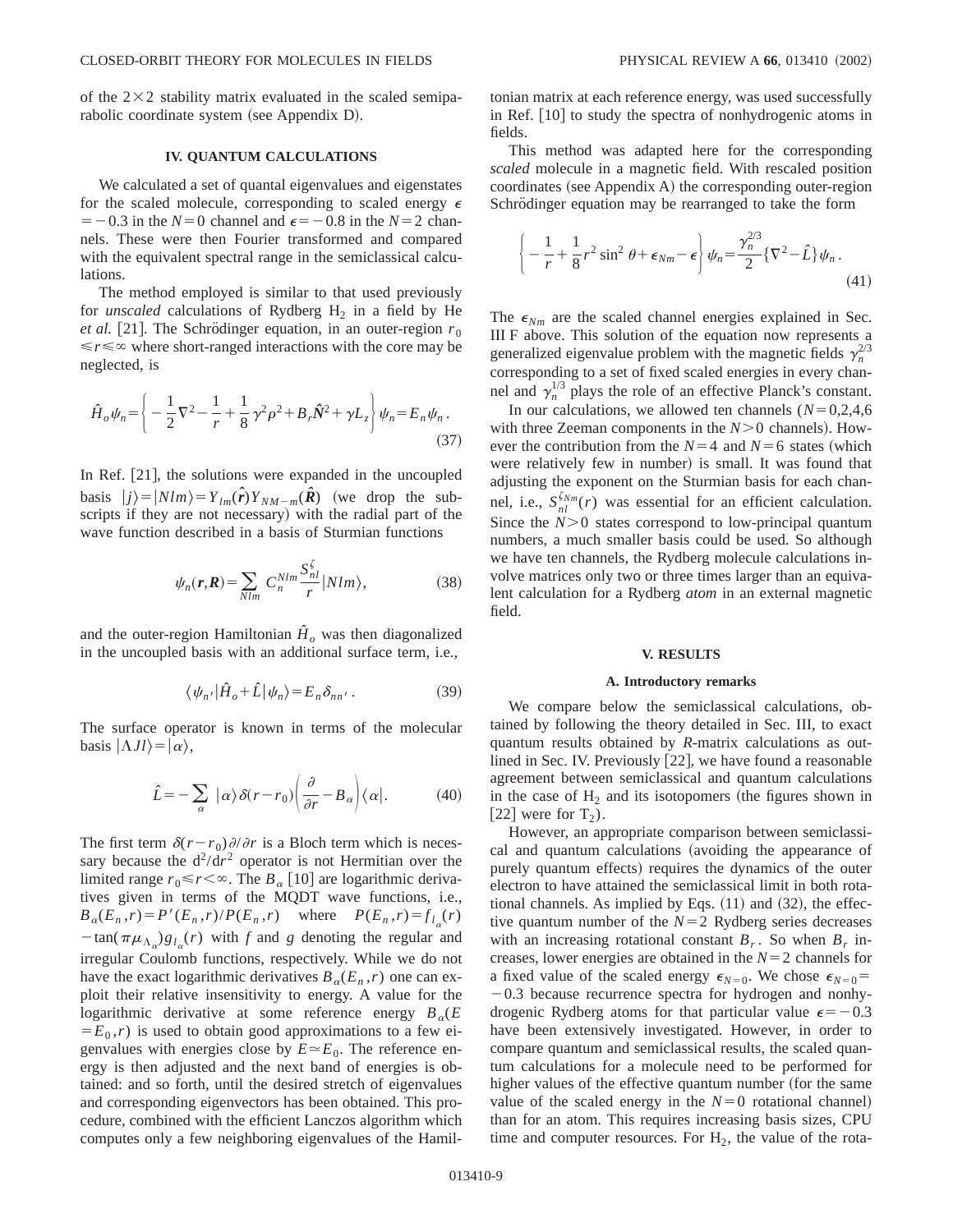tional constant,  $B_r \approx 1.33 \times 10^{-4}$  a.u. is particularly large, so obtaining appropriate quantum calculations for a detailed comparison with the semiclassical calculations is prohibitively expensive.

To assess the validity of the semiclassical formalism visa`-vis exact quantum mechanics, we have chosen instead to investigate a model molecule with a smaller rotational constant, thereby reducing the gap between the energies of the electron associated with the different rotational channels. We compare below the results for  $M=0$ , in a magnetic field range  $\gamma^{-1/3}$ =60-120 at constant scaled energies  $\epsilon_{N=0}$ =  $-0.3$  and  $\epsilon_{N=2} = -0.8$  (equivalent to choosing  $B_r(\gamma_{\text{mid}}^{-1/3})$  $=90$ ) about four times smaller than the rotational constant of  $T<sub>2</sub>$ ). Note that from a qualitative standpoint, the classical dynamics of the electron is not modified for larger choices of  $B_r$ : indeed, this would only bring in lower values of  $\epsilon_{N=2}$ , and it is well-known that, even at  $\epsilon=-0.8$ , the classical dynamics remains very close to its integrable limit  $\epsilon \rightarrow -\infty$ .

## **B. Recurrence spectra**

Figure 2 displays the Fourier transform of the oscillatory part of the photoabsorption spectra for different choices of the quantum defects  $\mu_{\Sigma}$  and  $\mu_{\Pi}$ . As usual, the smooth background term has been subtracted before taking the Fourier transform of the quantum spectra, whereas the semiclassical recurrence spectra were obtained by taking the Fourier transform of Eq.  $(36)$ , thus including one core scattering. Equation  $(36)$  is of course proportional to the imaginary part of Eqs.  $(23)$  and  $(31)$ , which will prove more useful in the analysis of the present results. Since the intensities are only defined to an overall constant, the quantum and semiclassical Fourier spectra were renormalized, usually by adjusting the amplitude of the peak at scaled action  $\overline{S} = 1.26$  [labeled 1 in Fig.  $2(a)$ ]. The main peaks in Fig. 2 are numbered. The classical closed orbits that contribute to the semiclassical spectra are plotted in  $(\rho, z)$  coordinates in Fig. 6 in Appendix D while Table I lists the scaled action and amplitude for the first returns to the nucleus of each of the orbits and identifies the numbered peaks at which the orbit and its repetitions contribute; the correspondence with the orbit labeling convention introduced in Ref.  $[29]$  is also given.

In the case of zero quantum defects [Fig 2(a)], the *T* matrix vanishes and there is no core scattering: the resulting spectrum is identical to the one obtained in the case of the hydrogen atom at  $\epsilon=-0.3$ , which has been extensively investigated and discussed thoroughly (see  $[8]$  and references therein). The absence of any features related to the dynamics of the electron associated with the rotationally excited states of the core is evident. This is always the case when  $\mu_{\Sigma}$  $= \mu_{\Pi}$ : the sum over  $\alpha$  in Eq. (8) cancels for  $N_i = 2$ , and thus no electron associated with an  $N=2$  core is excited by the laser field. Further, for  $\mu_{\Sigma} = \mu_{\Pi}$  nonzero, the *T* matrix, given by Eq.  $(B6)$ , is diagonal and accordingly only the terms with  $N_j = N_{j'} = 0$  survive in Eq. (31). Put differently, there is no rotational interaction, and thus only elastic core scattering is expected. In this case, the molecule behaves in a quasiatomic manner. This is seen in Fig.  $2(b)$  for the quantum defects  $\mu_{\Sigma} = \mu_{\Pi} = 0.5$ ; the additional peaks, not present in Fig. 2(a),



FIG. 2. Recurrence spectra for molecules with different quantum defects at scaled energies  $\epsilon_{N=0} = -0.3$  (predominantly chaotic phase space) and  $\epsilon_{N=2}$ = -0.8 (near integrable phase space). Within each panel, *quantum* calculations are displayed on top and *semiclassical* calculations upside down. The main peaks are indicated with numbers corresponding to the classical hydrogenic orbits given in Appendix D, or to a combination of those orbits via core scattering. (a)  $\mu_{\Sigma} = 0$ ,  $\mu_{\Pi} = 0$ : only the hydrogenic orbits associated with the core in state  $N=0$  appear in the recurrence spectrum. (b)  $\mu_{\Sigma}$  $=0.5$ ,  $\mu$ <sub>II</sub> $=0.5$ : new peaks associated with the core in state *N*  $=0$  are visible; these peaks are produced by *elastic* core scattering. (c)  $\mu_{\rm S}$  = 0.5,  $\mu_{\rm H}$  = 0: additional peaks are visible; these new peaks correspond (i) to the hydrogenic orbits associated with the core in state  $N=2$  (labeled a  $[m=\pm 1]$  and b  $[m=0]$ ) and (ii) to peaks produced by *inelastic* core scattering, combining hydrogenic orbits belonging to the different classical regimes. (d)  $\mu_{\rm S} = 0.22, \mu_{\rm H} =$  $-0.06$ : these are the approximate values of the quantum defects of the ungerade  $l=1$  complex of  $H_2$  at equilibrium internuclear dis $t$ ance; as in  $(c)$ , all types of orbits  $(hydrogenic)$  orbits of the electron associated with the core in states  $N=0$  and  $N=2$   $m=0,\pm 1$ , elastic and inelastic core-scattered orbits) are visible, but with different relative amplitudes.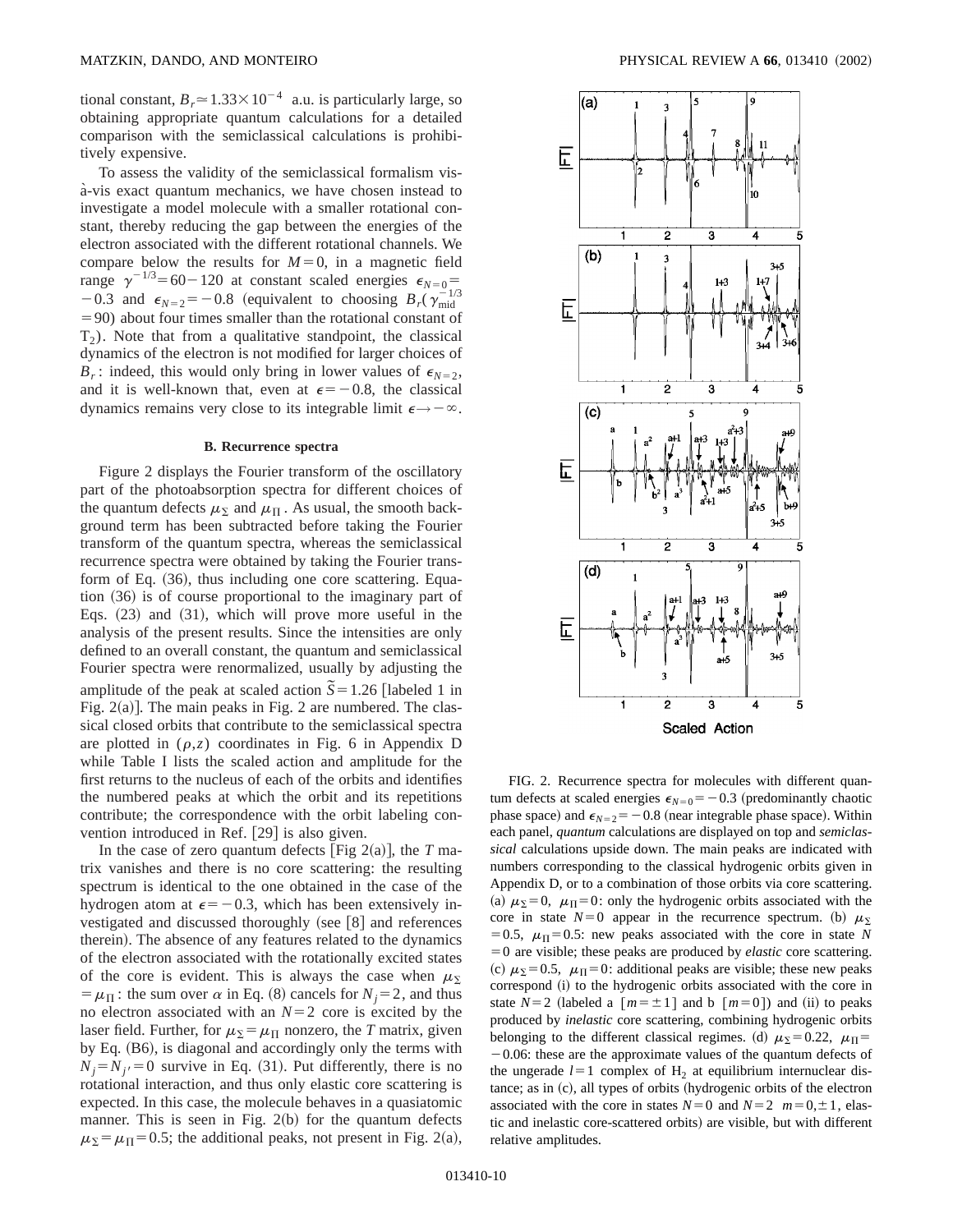TABLE I. Scaled action and amplitude of the classical closed orbits contributing to the semiclassical spectra at  $\epsilon=-0.3$ , and  $\epsilon$  $-0.8$ . The key A–U is used to identify the orbits with the trajectory plots displayed in Fig. 6. The peak label, corresponding to the numbers used in Figs. 2 and 4, denotes the peaks in the spectra to which each of the orbits and their repetitions contribute. Note that the multiple entries for the amplitude and peak label for orbits B, C, and D correspond to the contributions from the first, second, and third repetitions, respectively, of those orbits. The orbit label identifies the orbit, where possible, with the familiar naming scheme introduced in Ref. [29].

|                  |        | $\epsilon = -0.3$      |                  |                                                                                     |
|------------------|--------|------------------------|------------------|-------------------------------------------------------------------------------------|
| Key              | Action | Amplitude              | Peak Label       | Orbit Label                                                                         |
| $\boldsymbol{A}$ | 0.9753 | 0.6325                 |                  | $\boldsymbol{R}_1$                                                                  |
| $\, {\bf B}$     | 1.2636 | 0.2015, 0.1504, 0.1352 | 1, 5, 9          | $\boldsymbol{V}^1_1$                                                                |
| $\mathsf C$      | 1.2910 | 0.4894, 1.1183, 0.6054 | 2, 6, 10         | $\boldsymbol{V}_1$                                                                  |
| ${\mathcal{D}}$  | 1.9541 | 0.6065, 0.4011         | 3, 10            |                                                                                     |
| $\mathbf E$      | 2.4444 | 0.1247                 | $\overline{4}$   |                                                                                     |
| $\mathbf F$      | 2.5323 | 0.1125                 | 5                |                                                                                     |
| ${\bf G}$        | 3.0389 | 0.1179                 | $\boldsymbol{7}$ | $\begin{array}{c} R^1_2 \\ V^1_2 \\ V^2_2^* \\ R^1_3 \\ V^1_3 \\ V^2_3 \end{array}$ |
| $\,$ H           | 3.5862 | 0.0679                 | $8\,$            |                                                                                     |
| $\bf{I}$         | 3.7486 | 0.0555                 |                  |                                                                                     |
| $_{\rm J}$       | 3.7917 | 0.1315                 | $\overline{9}$   |                                                                                     |
| $\rm K$          | 3.7941 | 0.1199                 | $\overline{9}$   |                                                                                     |
| L                | 3.7944 | 0.1409                 | $\overline{9}$   |                                                                                     |
| $\mathbf M$      | 3.8150 | 0.0462                 |                  |                                                                                     |
| ${\bf N}$        | 3.8723 | 0.0437                 | 10               | $\begin{array}{c} V_3^4 \\ R_4^1 \\ V_4^1 \end{array}$                              |
| $\mathbf{O}$     | 4.1575 | 0.0526                 | 11               |                                                                                     |
| ${\bf P}$        | 4.7171 | 0.0349                 |                  |                                                                                     |
| ${\bf Q}$        | 4.9036 | 0.0327                 |                  |                                                                                     |
| ${\mathbb R}$    | 4.9743 | 0.0450                 |                  |                                                                                     |
| $\mathbf S$      | 4.9753 | 0.0391                 |                  |                                                                                     |
| $\rm T$          | 4.9856 | 0.0942                 |                  |                                                                                     |
| ${\bf U}$        | 4.9893 | 0.0934                 |                  |                                                                                     |
|                  |        | $\epsilon = -0.8$      |                  |                                                                                     |
|                  | Action | Amplitude              | Peak Label       | Orbit Label                                                                         |
|                  | 0.7487 | 12.7988                | $\rm{a}$         | $\boldsymbol{R}_1$                                                                  |
|                  | 0.7906 | 11.9017                | b                | $\boldsymbol{V}_1$                                                                  |

correspond to a combination of orbits associated with the ground  $N=0$  core state (e.g., the peak at  $\tilde{S} = 3.21$ , which is the combination of the hydrogenic orbits 1 at  $\tilde{S} = 1.26$  and 3 at  $\tilde{S} = 1.95$ ). These additional peaks were observed in the case of nonhydrogenic Rydberg atoms with a quantum defect  $\mu$ =0.5 [13]. Note that the semiclassical calculation is in excellent agreement with the quantum results.

Figures 2(c)  $\left[\mu_{\Sigma} = 0.5, \mu_{\Pi} = 0\right]$  and 2(d)  $\left[\mu_{\Sigma}\right]$ = 0.22,  $\mu$ <sub>II</sub> = -0.06] display a far greater number of peaks, characteristic of a more realistic molecular situation. First of all, peaks corresponding to contributions from the orbits associated with an excited core corresponding to a classical dynamics at scaled energy  $\epsilon_{N=2} = -0.8$  are clearly visible. The shortest of these orbits gives rise to the peak labeled a at  $\overline{S}$ =0.75. It is an orbit perpendicular to the field axis ( $\theta_i$  $= \theta_f = \pi/2$ ) and is associated with the *N*=2, *m*= $\pm$ 1 submanifold of the rotationally excited states, since the factor  $\mathcal{R}_k^j$  given by Eq. (23) vanishes for this orbit when  $m=0$ . Next to it, the peak b at  $\overline{S}$  = 0.79, which appears with a far smaller amplitude, corresponds to an orbit parallel to the field ( $\theta_i = \theta_f = 0$ ); it is associated with the *N*=2, *m*=0 core state. The repetitions of these orbits (the first of which are at  $\overline{S} = 1.50$  and 1.58, respectively) are clearly visible. The peaks corresponding to orbits associated with the  $N=0$  ground state are also readily identified [e.g., by comparison with Figs.  $2(a)$  and  $2(b)$ ; each of these involve both the hydrogenic and the core-scattered orbits. Furthermore, there are peaks appearing at a scaled action corresponding to the sum of an  $\epsilon_{N=0}$  orbit and an  $\epsilon_{N=2}$  orbit. For example, the peak at  $\overline{S} = 2.01$  arises from the combination of the "balloon"  $V_1^1$ orbit (peak 1) at scaled energy  $\epsilon_{N_j=0} = -0.3$  and action  $\overline{S}_k$ = 1.26 with the perpendicular  $R_1$  orbit (peak a) at scaled energy  $\epsilon_{N_j/0} = 0.8$ , and action  $\overline{S}_q = 0.75$  (and it is accordingly labeled  $a+1$ ). From a physical standpoint, the resulting peak is produced by inelastic scattering: the electron along an orbit *k* with the core in state *j* collides with the core, exchanging energy and leaving the core in state  $j'$  along an orbit  $q$ , as predicted by Eq.  $(31)$ .

Hence, the vast majority of the peaks appearing in the quantum recurrence spectra of Figs.  $2(c)$  and  $2(d)$  are ex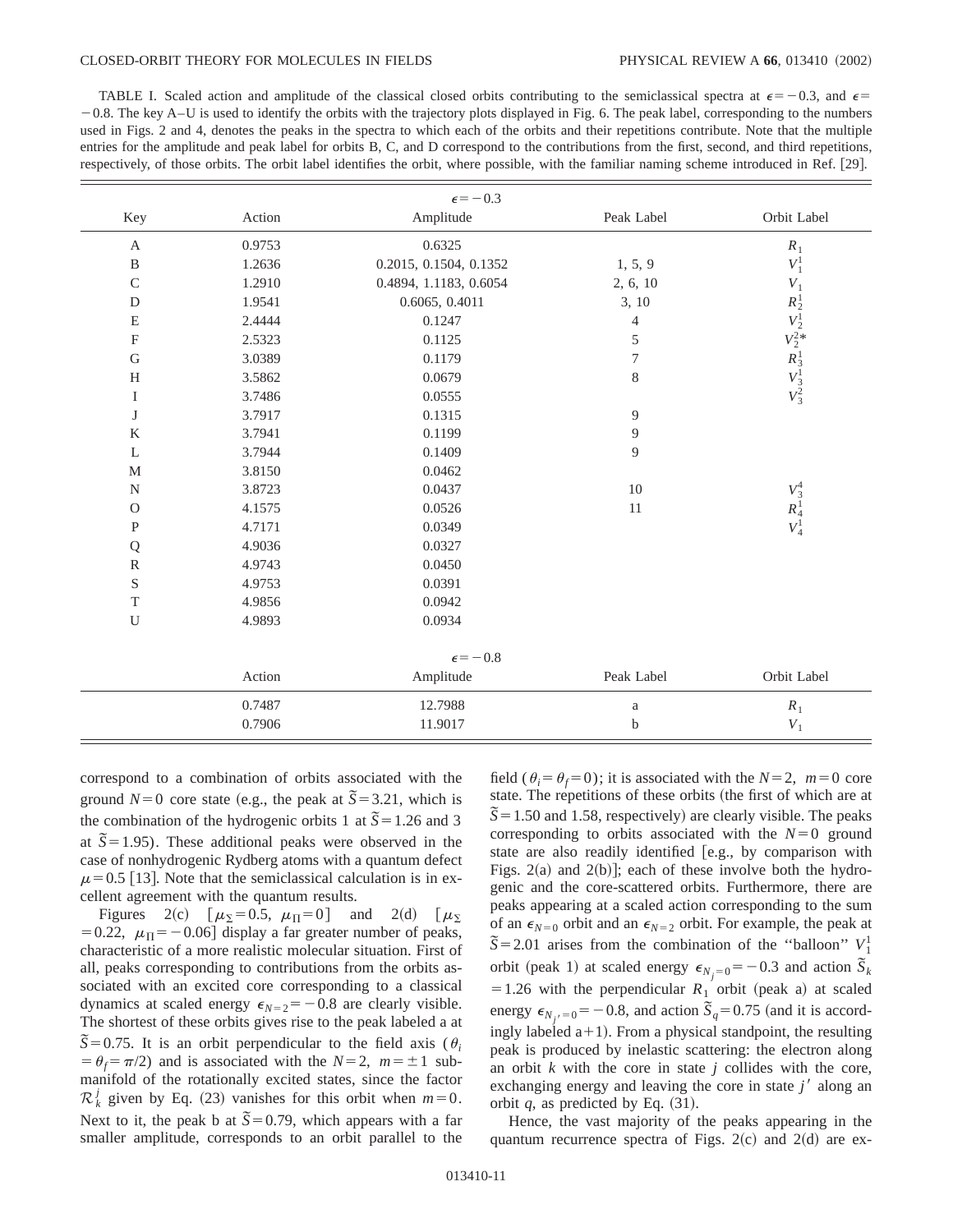plained semiclassically as resulting from primitive, elastic, and inelastic core-scattered orbits. Furthermore, our semiclassical theory is seen to yield a good quantitative agreement with the exact quantum calculations. Equation  $(23)$ indicates how the relative amplitude of the peaks corresponding to the primitive orbits associated with the core in states  $N=0$  and  $N=2$  depends on the short-range quantum defects. Equation  $(31)$  shows the dependence of the elastic and inelastic peak heights on the value of the quantum defects: indeed, the amplitude of a core-scattered peak depends both on the classical properties of the orbits, contained in the factors  $R$ , and on the purely quantal scattering matrix amplitudes  $T_{ji'}$ . Note also that different orbits or combination of orbits having the same total scaled action will interfere, adding constructively or destructively as a function of their relative phase, which contains terms having a classical and a quantum origin. All these effects combine to give the different recurrence spectra displayed in Fig. 2.

## **C. Higher-order effects**

Closed-orbit theory—as with any semiclassical formalism—fails when the classical parameters become singular, for example, near bifurcations, where newly created orbits are born, the stability matrix element  $m_{12} \rightarrow 0$ , and the amplitude of the corresponding orbit is overestimated [see Eqs.  $(D1)$  and  $(D2)$ ]. This is seen in Fig. 2 for the peak labeled 9 at  $\overline{S}$ =3.79 where the semiclassical amplitude is overestimated, due to the existence of a period-three bifurcation of  $V_1^1$  at a slightly lower-scaled energy  $\epsilon = -0.3184$  [25]. Note that the semiclassical amplitude of a peak produced by core scattering with a hydrogenic peak that is overestimated will likewise be overestimated [e.g., the peak  $a+9$  in Fig. 2(c)]. Such failures of semiclassical formulas are generally repaired by resorting to uniform approximations, and this has been investigated for closed-orbit theory by Main and Wunner  $[26]$ . Here we shall mention two other effects that appear at higher orders of  $\hbar$  and that account for some of the discrepancy between our quantum and semiclassical results.

## *1. Semiclassically forbidden orbits*

From the formulas given in Sec. III, it is apparent that some classically existing closed orbits that might have a large amplitude will nevertheless not contribute to the recurrence spectrum. For instance, when the initially excited waves propagate in the outer region or return to the inner region, Eq.  $(24)$  asserts that if the initial or final angle of trajectory *k* lies along a node of the wave function, then  $\mathcal{R}_k$ vanishes [because  $Y_{lm}(\theta_{ik})$  or  $Y_{lm}(\theta_{fk})$  vanishes]. However, we have observed the manifestation of such orbits in the quantum spectra. We have plotted in Fig. 3 quantum and semiclassical recurrence spectra with  $\mu_{\Sigma} = 0.5$ ,  $\mu_{\Pi} = 0.5$ , showing the peak at scaled action  $\overline{S}$  = 1.95. The dotted line is obtained by Fourier transforming the semiclassical spectra obtained with the "standard" formula Eq. (36). However, we know from classical calculations that at  $\epsilon = -0.3$ ,  $\tilde{S} = 1.95$ is the scaled action of the second return of the perpendicular orbit  $R_1$ . Although  $R_1$  which has a scaled action  $\tilde{S} = 0.975$ 



FIG. 3. An enlarged view of the peak at  $\tilde{S} = 1.95$  in the recurrence spectrum with  $\mu_{\Sigma} = 0.5$ ,  $\mu_{\Pi} = 0.5$  [peak labeled 3 in Fig.  $2(b)$ ] is shown. Top: quantum result. Bottom: the dashed curve gives the standard closed-orbit result, in which only the  $R_2^1$  orbit contributes to the recurrence spectrum; the solid line includes the contribution of the perpendicular orbit lying on the node of the wave function, which results in a constructive interference. The solid line is in excellent agreement with the quantum calculation.

has a small amplitude, its second and fourth repetitions have a very large amplitude (see the suggestive Fig. 12 of  $[8]$ ); the same type of mismatch is actually observed at  $\tilde{S}$ =3.9, on the fourth return of the perpendicular orbit. But since for the perpendicular orbit  $\theta_i = \theta_f = \pi/2$ ,  $Y_{10}$  vanishes and this orbit does not contribute to the spectrum according to the ''standard'' semiclassical formula.

The contribution of orbits lying in the node of a wave function was observed in the comparison of quantum and semiclassical calculations for the hydrogen atom in a magnetic field  $[27]$ , and a quantitative formula was given; the contribution of those orbits was found to be extremely small. Such contributions also arise in the spectra of nonhydrogenic atoms and the present results indicate that the resulting effect must be stronger than in hydrogen. The inclusion of these forbidden orbits leads to an improved agreement with the quantum calculations (solid line in Fig. 3). The reason was already put forward by Shaw *et al.* [27]: an orbit closed at the core is not isolated, but has neighboring orbits (which are not closed at the origin). The contribution of these orbits compared to the central one is usually negligible. However, here the central perpendicular orbit lies on a node of the initial outgoing wave function so the semiclassical wave function can only be carried by the neighboring trajectories. At  $\epsilon = -0.3$ , a strong focusing effect is produced on the second and fourth closures of the central orbit, bringing together near the core region all the neighboring trajectories. Hence, although the contribution of the neighboring orbits is suppressed by a factor  $\hbar$  relative to the other contributions, it is still sufficiently strong at  $\hbar_{\text{eff}}$  1/90 so as to be clearly visible in the recurrence spectra. The method used to obtain the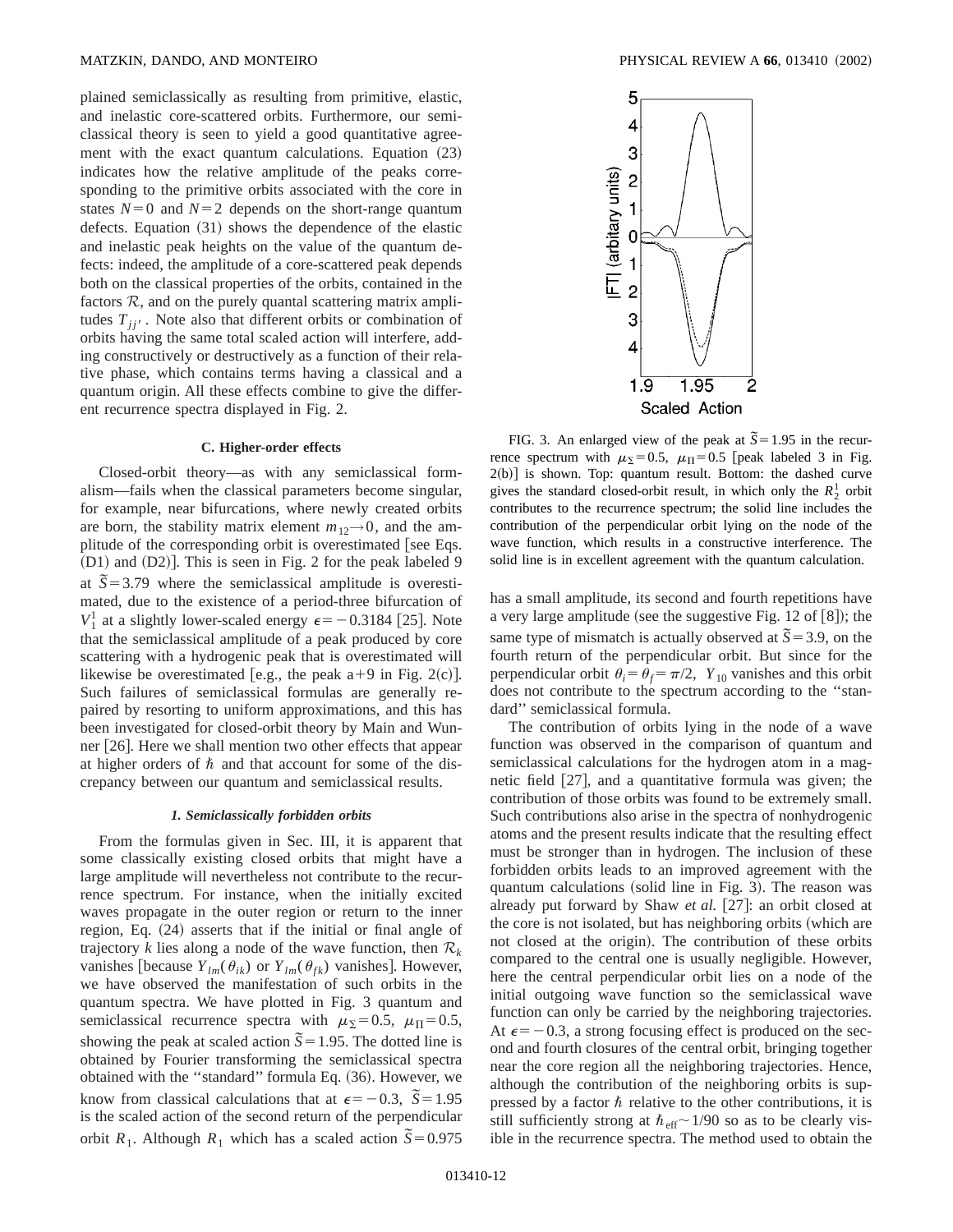

FIG. 4. Recurrence spectrum as in Fig. 2, but for the quantum defects  $\mu_{\Sigma} = 0.5$ ,  $\mu_{\Pi} = -0.5$ . Top: quantum calculations. Bottom: semiclassical calculations. See text for discussion.

solid lines in Fig. 3 is of course not specific to molecules and will be described elsewhere  $[28]$ ; although it is based on the same physical idea, our derivation proceeds differently to that given in  $[27]$ , and yields different results. We have included the contribution of the on-node perpendicular orbit in the semiclassical calculations shown on Fig. 2.

## *2. Multiple core scattering*

We have plotted in Fig. 4 the quantum and semiclassical recurrence spectra for the choice of quantum-defects  $\mu_{\Sigma}$  $=0.5$ ,  $\mu_{\Pi}$  = -0.5. Although such a combination is quite unphysical for typical molecules, the examination of this case is instructive. The graphic reveals two striking aspects: first, the amplitude of the orbits associated with the core in state  $N=2$  are much stronger than the amplitudes of the orbits associated with the ground state  $N=0$  of the core; second, there is a strong discrepancy in the amplitude of the  $N=2$ orbits, which increases with increasing scaled action.

In the cases presented in Figs.  $2(c)$  and  $2(d)$ , both elastic and inelastic scattering was allowed, but the quantum transition factor for orbits with the core in  $N=2$  states was stronger for *inelastic* scattering, and elastic scattering for  $N=2$ orbits (including  $N=2$ ,  $m=0$  to  $N=2$ ,  $m=\pm 1$  scattering) was weak [by quantum transition factor, we mean the quantum scattering related part of Eq.  $(31)$ ,  $\sum_{\alpha,\alpha'}\langle j'| \alpha'\rangle\langle\alpha|j\rangle C_{\alpha}C_{\alpha'}e^{i\pi(\mu_{\alpha}+\mu_{\alpha'})}T_{jj'}$ , which indeed factors the individual contributions of the classical orbits]. But when  $\mu_{\Sigma} = 0.5$ ,  $\mu_{\Pi} = -0.5$ , this quantum factor vanishes for  $E_i \neq E_i$ , thereby totally suppressing *inelastic* scattering. Moreover, *elastic* scattering between  $N=2$ ,  $m=0, \pm 1$  orbits is enhanced, being about 60 times stronger than for the combination of quantum defects giving rise to Figs.  $2(c)$  and  $2(d)$ . Hence, we have a quasiatomic situation for the orbits associated with the core in states  $N=2$ , with strong elastic quantum scattering and strong classical amplitudes, the latter characteristic of the quasiregular regime which prevails at  $\epsilon$ = -0.8.

We may thus expect multiple core scattering to have an important effect. This is seen in Fig. 5, where we have plotted different recurrence spectra of the  $N=2$  orbits at  $\epsilon=$ 



FIG. 5. Semiclassical calculations with allowance for multiple core scattering at  $\epsilon = -0.8$ , corresponding to the orbits associated with the core in state  $N=2$  shown in Fig. 4. Each successive panel adds an additional encounter with the core, and thus an additional orbit which interferes constructively or destructively. The number of core scatters is indicated by  $p-1$ :  $p=1$  shows the hydrogenic recurrence spectrum, with the primitive orbits a,b, and their repetitions.  $p=2$  shows the situation after one core-scattering process, so for example, the peak at  $\tilde{S} = 1.5$  results from the interference of the second repetition of a with the core-scattered orbit  $a + a$ . Convergence (for actions  $\tilde{S} \le 5$ ) is seen to be achieved after including five core scatters. Agreement with the quantum results (Fig. 4, top) is then obtained.

 $-0.8$ , each panel corresponding to an increase in the number of core scatterings. It is seen that convergence is achieved after five iterations, after which the semiclassical recurrence spectrum agrees with the quantum results. In short, although multiple core scattering is a higher-order effect (since each core-scattering process is suppressed by a factor  $\hbar^{1/2}$  [ $\hbar$  for the parallel orbit]), it must be taken into account when the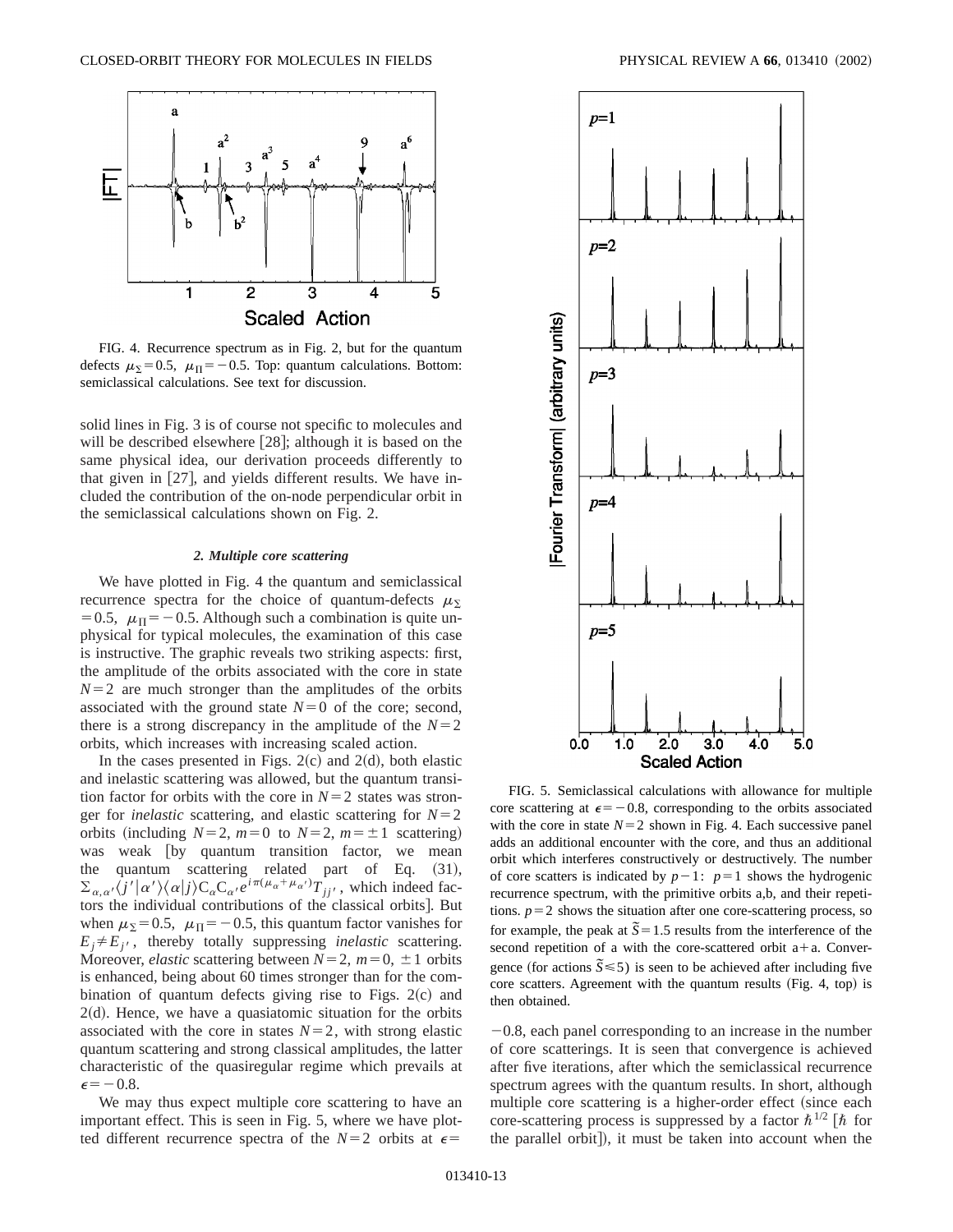amplitudes are strong (which happens here with the  $N=2$ orbits when elastic scattering dominates), or for higher actions of the recurrence spectra.

# **VI. DISCUSSION AND CONCLUSION**

The theoretical developments presented in Sec. III called for the usual approximations involved in atomic closed-orbit theory, which has been interpreted and compared successfully to experimental spectra in both the fixed magnetic field and constant scaled-energy domains. However, an approximation made in Sec. III F, when we applied the ideas of scaled-energy spectroscopy to the molecule, is questionable. Indeed, to achieve the scaling we were led to artificially modify the rotational molecular constant because a molecular system does not scale exactly. From a theoretical point of view, the role of this approximation is to ease the extraction of the underlying classical dynamics. However, in an experimental situation, the magnetic field and the excitation frequency of the laser would be simultaneously adjusted so as to keep the scaled energy of the most excited electron (i.e., that associated with the molecular core in its ground state, in this case  $N=0$ ) constant. When, say, the field intensity  $\gamma$  is increased while keeping  $\epsilon_{N=0}$  constant, the electron associated with the excited core will encompass different dynamical regimes [and  $\epsilon_{N=2}$  will vary according to Eq. (32)]. In general,  $\epsilon_{N=2}$  will be contained within the quasiregular regime, which brings in simple dynamics since there are only two short-action closed orbits but the actions of those orbits do change, since the periods get shorter as  $\epsilon \rightarrow -\infty$ . Therefore, the physical mechanism that we described above, in which the spectral modulations are explained in terms of inelastic and elastic core scattering still holds (this mechanism is independent of the scaling properties of the system). But we do not expect a standard Fourier transform to give recurrence spectra as clean as those presented in Fig. 2, and other numerical methods (e.g., a  $\gamma$ -dependent Fourier transform) will need to be employed if the classical dynamics associated with the excited core states is to be extracted.

Further refinements can be included in the semiclassical theory. On the one hand, methods to correct the breakdown of the semiclassical approximation (divergences at bifurcations, "ghost" orbits) are well known, and these are not specific to the molecular extension—in fact, they only concern the hydrogenic classical dynamics, although in a molecular spectrum each mismatch arising from such a breakdown would be propagated through core scattering. On the other hand, the inclusion of further molecular perturbations, such as the provision for vibrational and electronic interactions can be included in the semiclassical theory. This is naturally included within the MQDT formalism by extending the frame transformation from a rotational to a rovibrational one, and replacing the short-range quantum defects  $\mu_{\Sigma}$ ,  $\mu_{\Pi}$  by a nondiagonal matrix depending on the internuclear distance [15]. In this situation, a great number of Rydberg series interact, each built on a different rotational and vibrational state of the core. The spectral modulations will then essentially result from inelastic scattering between the outer electron and the molecular core.

In conclusion, we have presented the theoretical framework for a closed-orbit treatment of molecules in fields. The main extension was seen to be the combination of multichannel quantum scattering with hydrogenic closed orbits. We have also compared semiclassical and large *R*-matrix quantum calculations for a model molecule in a static magnetic field. The molecular core plays the role of an effective twolevel scatterer: the ground state of the core was associated with classical trajectories of the electron in the chaotic regime, whereas the excited state of the core was associated with trajectories in the quasiregular regime. Hence, the core is intrinsically a quantum object, on which the semiclassical waves diffract, either elastically or inelastically. The agreement between semiclassical and quantum results were seen to be good, and the aspect of the recurrence spectra crucially depended on the value of the quantum defects.

# **ACKNOWLEDGMENTS**

The authors thank the Engineering and Physical Sciences Research Council (UK) and the European Commission's IHP-MCIF Program for financial support which made this work possible.

# **APPENDIX A: HAMILTONIANS AND SCALED VARIABLES**

In this appendix, we give the Hamiltonians for the hydrogen atom in a magnetic field and show how it can be scaled to remove the separate dependence on electron energy and field strength. Classically, the dynamics of a highly excited hydrogen atom (in a state with  $m=0$ ) in the presence of an external static magnetic field aligned along the *z* axis is described by a single-particle, nonrelativistic Hamiltonian. Expressed in atomic units and cylindrical coordinates  $(\rho, \phi, z)$ , this is

$$
H = \frac{1}{2} (p_{\rho}^2 + p_z^2) - \frac{1}{(\rho^2 + z^2)^{1/2}} + \frac{1}{8} \gamma^2 \rho^2,
$$
 (A1)

where  $\gamma$  is the magnetic field strength.

The classical motion of Hamiltonian  $(A1)$  exhibits an important scaling property. If we transform variables according to

$$
\tilde{r} = \gamma^{2/3} r, \quad \tilde{p} = \gamma^{-1/3} p, \quad \tilde{t} = \gamma t,
$$
 (A2)

we obtain the *scaled* Hamiltonian

$$
\tilde{H} = \frac{1}{2} (\tilde{p}_{\rho}^2 + \tilde{p}_z^2) - \frac{1}{(\tilde{\rho}^2 + \tilde{z}^2)^{1/2}} + \frac{1}{8} \tilde{\rho}^2 = \epsilon,
$$
 (A3)

which is simply the original Hamiltonian of Eq.  $(A1)$  multiplied by  $\gamma^{-2/3}$ . In terms of the scaled variables, the classical dynamics no longer have a separate dependence on the energy of the electron *E*, and field strength but is governed by the single parameter, the *scaled energy*  $\epsilon = E\gamma^{-2/3}$ .

In order to solve numerically the equations of motion generated by Hamiltonian  $(A3)$ , it is convenient to make a regu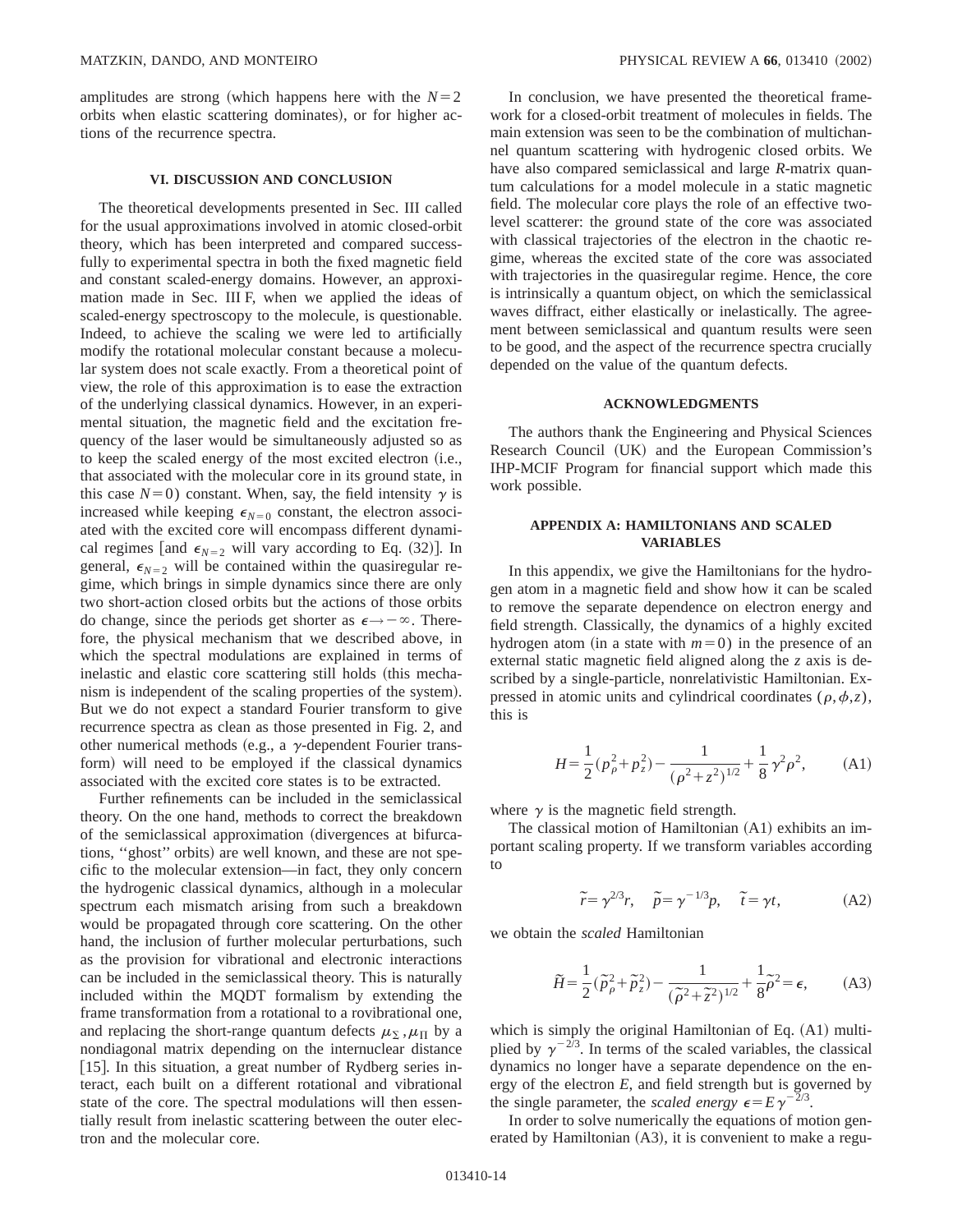larizing transformation that removes the Coulomb singularity. For the case considered here, where  $m=0$ , this can be achieved by transforming to semiparabolic coordinates,  $(u, v)$ , where

$$
u^2 = \tilde{r} + \tilde{z}
$$
,  $v^2 = \tilde{r} - \tilde{z}$ , with  $\tilde{r} = (\tilde{\rho}^2 + \tilde{z}^2)^{1/2}$ , (A4)

and with conjugate momenta,  $p_u = du/d\tau$ ,  $p_v = dv/d\tau$ , defined with respect to a rescaled time,  $\tau$ , given by

$$
\frac{d\tau}{dt} = \frac{1}{2\tilde{r}(t)} = \frac{1}{(u^2 + v^2)}.
$$
 (A5)

On transforming to semiparabolic coordinates our final Hamiltonian becomes

$$
\mathcal{H} = \frac{1}{2} (p_u^2 + p_v^2) - \epsilon (u^2 + v^2) + \frac{1}{8} u^2 v^2 (u^2 + v^2) - 2 \equiv 0.
$$
\n(A6)

Strictly, the Hamiltonian of Eq.  $(A6)$  is only valid for  $m$  $=0$ . However, for  $m \neq 0$ , the potential-energy surface differs from that for  $m=0$  only close to the *z* axis where a centrifugal barrier now exists. Away from this small region near the *z* axis, the classical dynamics for small  $m \neq 0$  differs only slightly from that at  $m=0$  and hence we find it convenient to use the  $m=0$  values in our calculations. The phase change arising in the semiclassical wave function because the *m*  $\neq 0$  orbits no longer cross the *z* axis but are instead reflected at the centrifugal barrier is readily incorporated into the Maslov index.

The scaling transformation, Eq.  $(A2)$ , has an important consequence for the quantum system. Solving the Schrodinger equation corresponding to Hamiltonian  $(A3)$  at fixed scaled energy leads to a set of eigenvalues  $\{\gamma_i^{2/3}\}$  corresponding to a set of energies  $\{E_i = \epsilon \gamma_i^{2/3}\}\.$  Thus, the field strength is not entirely eliminated from the quantum problem. Now, each *Ei* corresponds to a different value of an effective Planck's constant, the value of which is obtained by considering the position-momentum uncertainty relation in the *scaled* variables, e.g.,  $[\tilde{p}_\rho, \tilde{\rho}] = \hbar_{\text{eff}} = \gamma^{1/3}$ . However, all of the eigenvalues now correspond to a *single* classical regime and the semiclassical limit,  $\hbar$ <sub>eff</sub> $\rightarrow$ 0, can be studied by decreasing the field strength while keeping  $\epsilon$  constant.

We also define the classical *scaled action* of the *k*th closed orbit, which enters into the phase of the semiclassical wave function, as

$$
\widetilde{S}_k = \frac{1}{2\pi} \oint \widetilde{p} \cdot d\widetilde{q} = \frac{\hbar_{\text{eff}}}{2\pi} S_k, \tag{A7}
$$

where we introduced the arbitrary  $2\pi$  factor in keeping with the usual convention.

## **APPENDIX B: BASICS OF MQDT**

Multichannel quantum-defect theory  $[14,15]$  partitions the system into the outer electron (of radial coordinate  $r$  and orbital momentum *l*) and the residual ionic core. A standingwave function then takes the form

$$
\psi^{S}(r) = \sum_{\alpha} |\alpha\rangle \sum_{\alpha'} c_{\alpha'} [\delta_{\alpha\alpha'} f_{l_{\alpha}}(r) - \tan(\pi \mu_{\alpha\alpha'}) g_{l_{\alpha}}(r)],
$$
\n(B1)

where  $f_{l_{\alpha}}(g_{l_{\alpha}})$  is a standing-wave Coulomb function regular (irregular) at the origin and  $|\alpha\rangle$  is a compound notation accounting for the core state as well as the orbital part of the outer electron with the relevant angular momenta couplings;  $\alpha$  is thus a set of "good" quantum numbers when the outer electron is coupled to the core, and tan  $\pi\mu_{\alpha\alpha}$  are the elements of the coupled-frame reaction matrix  $K$  (in the present case, *K* is diagonal with elements tan  $\pi\mu_a$ ); the phase shifts  $\mu$  induced by the short-range interaction are known as "quantum defects." The  $c_{\alpha}$  are expansion coefficients. However when the electron roams far from the core, an expansion in the uncoupled basis *j* is appropriate,

$$
\psi^S(r) = \sum_j |j\rangle \sum_{j'} c_{j'} [\delta_{jj'} f_{l_j}(r) - K_{jj'} g_{l_j}(r)].
$$
 (B2)

The two coupling schemes are related by a unitary frame transformation with elements  $\langle j | \alpha \rangle$ .

Equations  $(B1)$  and  $(B2)$  may also be obtained as a particular case of the Lippmann-Schwinger equations [16]. It then follows that the coupled solution with outgoing-wave boundary conditions is obtained as

$$
\psi(r) = \sum_{\alpha} |\alpha\rangle c_{\alpha} [f_{l_{\alpha}}(r) + (2i)^{-1} (e^{2i\pi\mu_{\alpha}} - 1)g_{l_{\alpha}}^{+}(r)],
$$
\n(B3)

where

$$
g_{l_{\alpha}}^{\pm} = (g_{l_{\alpha}} \pm i f_{l_{\alpha}}) \tag{B4}
$$

are outgoing and incoming Coulomb waves and we have assumed a diagonal scattering matrix. In the uncoupled basis, we have

$$
\psi(r) = \sum_{j} |j\rangle \sum_{j'} c_{j'} [\delta_{jj'} f_{l_j}(r) + T_{jj'} g_{l_j}^+(r)], \quad (B5)
$$

where the *T* matrix is obtained from the quantum defects by applying the frame transformation,

$$
T_{jj'} = \sum_{\alpha} \langle j | \alpha \rangle \frac{e^{2i\pi\mu_{\alpha}} - 1}{2i} \langle \alpha | j' \rangle.
$$
 (B6)

The expansion coefficients  $c_{i}$  are related to the expansion coefficients in the coupled basis  $c_{\alpha}$  by

$$
c_{\alpha} = \sum_{j} \langle \alpha | j \rangle c_{j};\tag{B7}
$$

in the field-free case, the expansion coefficients are obtained by using the boundary conditions at infinity; in the presence of an external field, boundary conditions in a region where the external fields are weak will be used.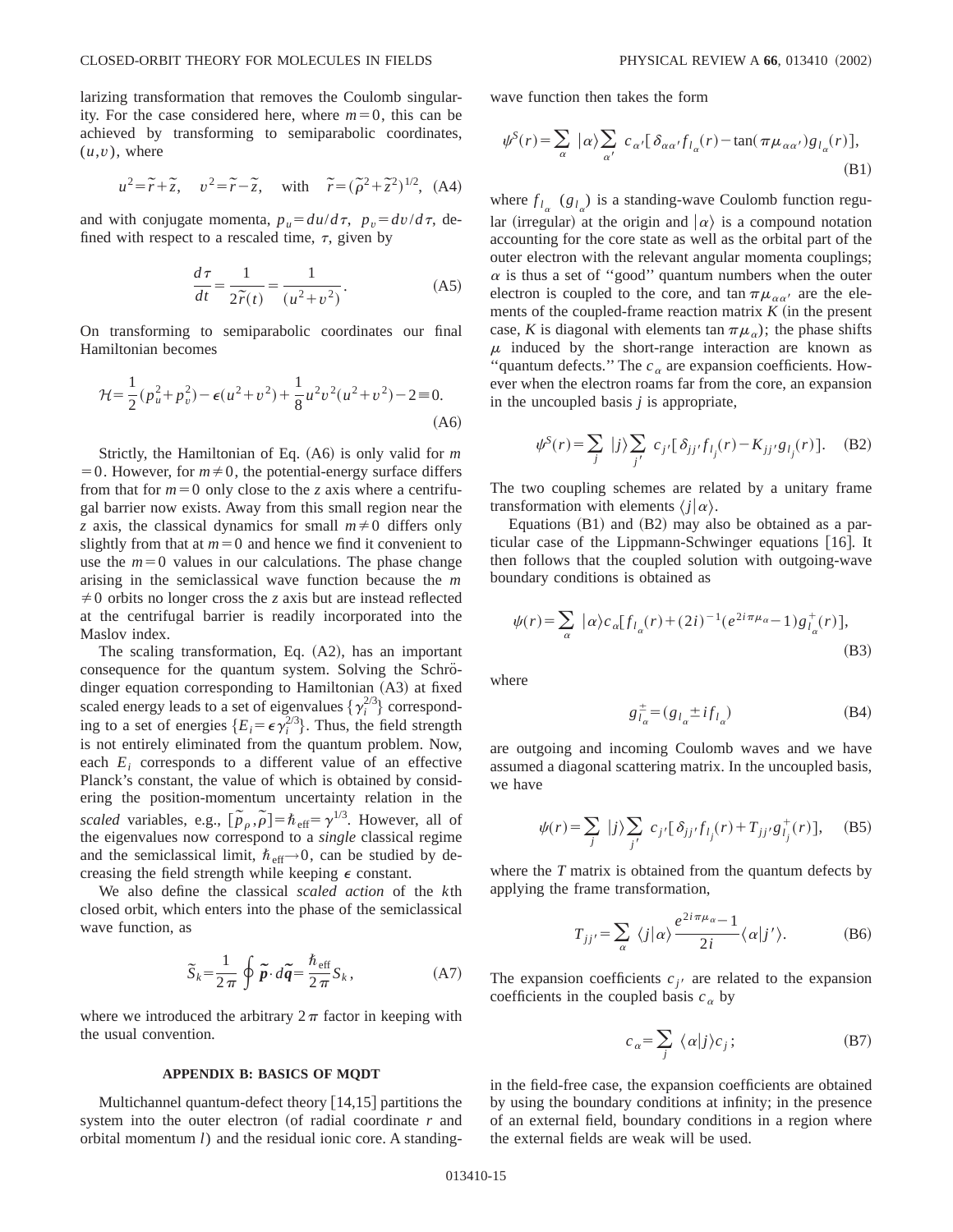

FIG. 6. Shapes of the classical closed orbits of the hydrogen atom in a magnetic field at a scaled energy of  $\epsilon = -0.3$ . The trajectories are plotted in the  $\rho z$  plane and the dashed line denotes the energy surface. Only those orbits that contribute to the semiclassical recurrence spectra for scaled action  $\tilde{S} \le 5$  are shown. The labels A–U correspond to the key used to identify the orbits in Table I.

# **APPENDIX C: GREEN'S FUNCTION IN THE INNER ZONE**

The molecular outgoing Green's function *G* in the inner zone is obtained by projecting the resolvent equation *G*  $=G_0+G_0TG_0$ , where  $G_0$  is the Coulomb (long-range) molecular Green's function.  $G_0$  can be shown to take the form  $\lfloor 16 \rfloor$ 

$$
G_0(r,r') = \sum_j |j\rangle\langle j|f_{l_j}(r)g_{l_j}^+(r')[2W^{-1}], \quad (C1)
$$

where  $W = -(8\pi)^{-1}$  is the Wronskian of *f* and *g*<sup>+</sup> and we assume  $r < r'$ . Thus,

$$
G(r,r') = -16\pi \sum_{j} |j\rangle g_{l_{j}}^{+}(r') \left\{ \sum_{j'} [\delta_{jj'} f_{l_{j'}}(r) + T_{jj'} g_{l_{j'}}^{+}(r)]\langle j'|\right\}.
$$
 (C2)

We also need to express the term between the curly braces in the coupled frame. Using Eq.  $(B6)$  along with the unitarity of the frame transformation yields

$$
G(r,r') = -16\pi \sum_{j} |j\rangle g_{l_j}^+(r') \sum_{\alpha} e^{i\pi \mu_{\alpha}} \langle j | \alpha \rangle
$$

$$
\times [f_{l_{\alpha}}(r) \cos \pi \mu_{\alpha} + g_{l_{\alpha}}(r) \sin \pi \mu_{\alpha}] \langle \alpha | . (C3)
$$

# **APPENDIX D: CLASSICAL ORBITS**

The properties of the classical orbits closed at the origin for an electron subjected to a Coulomb and a magnetic field are well known  $[6,8,25]$ . They are organized into "vibrators" *V*, along the *z* axis, ''rotators'' *R*, in the axial plane, and exotics *X*. This terminology is given in Ref. [29]. Figure 6 shows all the closed orbits contributing to the semiclassical spectra for  $\epsilon = -0.3$  up to a scaled action of  $\tilde{S} = 5$ . Table I gives the scaled action, Eq.  $(A7)$ , and classical amplitude, Eqs. (D1) and (D2) with  $\hbar$ <sub>eff</sub>=1 for the first return to the nucleus of each of the closed orbits. The key A–U is used to identify each of the orbits with their shape as shown in Fig. 6 while the orbit label refers to the nomenclature of Ref.  $[29]$ where available. The peak label gives the numbers, corresponding to the labeled peaks in Figs. 2 and 4, at which the orbits and their repetitions contribute to the semiclassical spectrum. Note that, for orbits B, C, and D, we also give the amplitude at repeated returns to the nucleus together with the label of the corresponding peak to which they contribute. For completeness, we also include the data for the two classical orbits that contribute to the spectrum in the regular classical regime at  $\epsilon=-0.8$ .

The classical amplitude of the orbits  $A_k^j$  in the twodimensional axial plane is determined from the evaluation of the  $2\times2$  stability matrix in semiparabolic coordinates. We have  $\lceil 12 \rceil$ 

$$
\mathcal{A}_{k}^{n} = \hbar_{\text{eff}}^{1/2} |\sin \theta_{fk}^{n} \sin \theta_{i}^{k}|^{1/2} \left\{ \left| 2^{1/2} \cos \frac{\theta_{ik}}{2} \cos \frac{\theta_{fk}^{n}}{2} m_{12} \right|^{-1/2} \right\}
$$
  

$$
(\theta_{ik} \neq 0, \pi), \qquad (D1)
$$

$$
\mathcal{A}_k^n = \hbar_{\text{eff}} \{ |2^{1/2} m_{12}|^{-1} \} \quad (\theta_{ik} = 0, \pi), \tag{D2}
$$

where  $m_{12}$  is an element of the stability matrix for the *n*th return to the nucleus of the *k*<sup>th</sup> closed orbit.  $A_k^n$  is the result